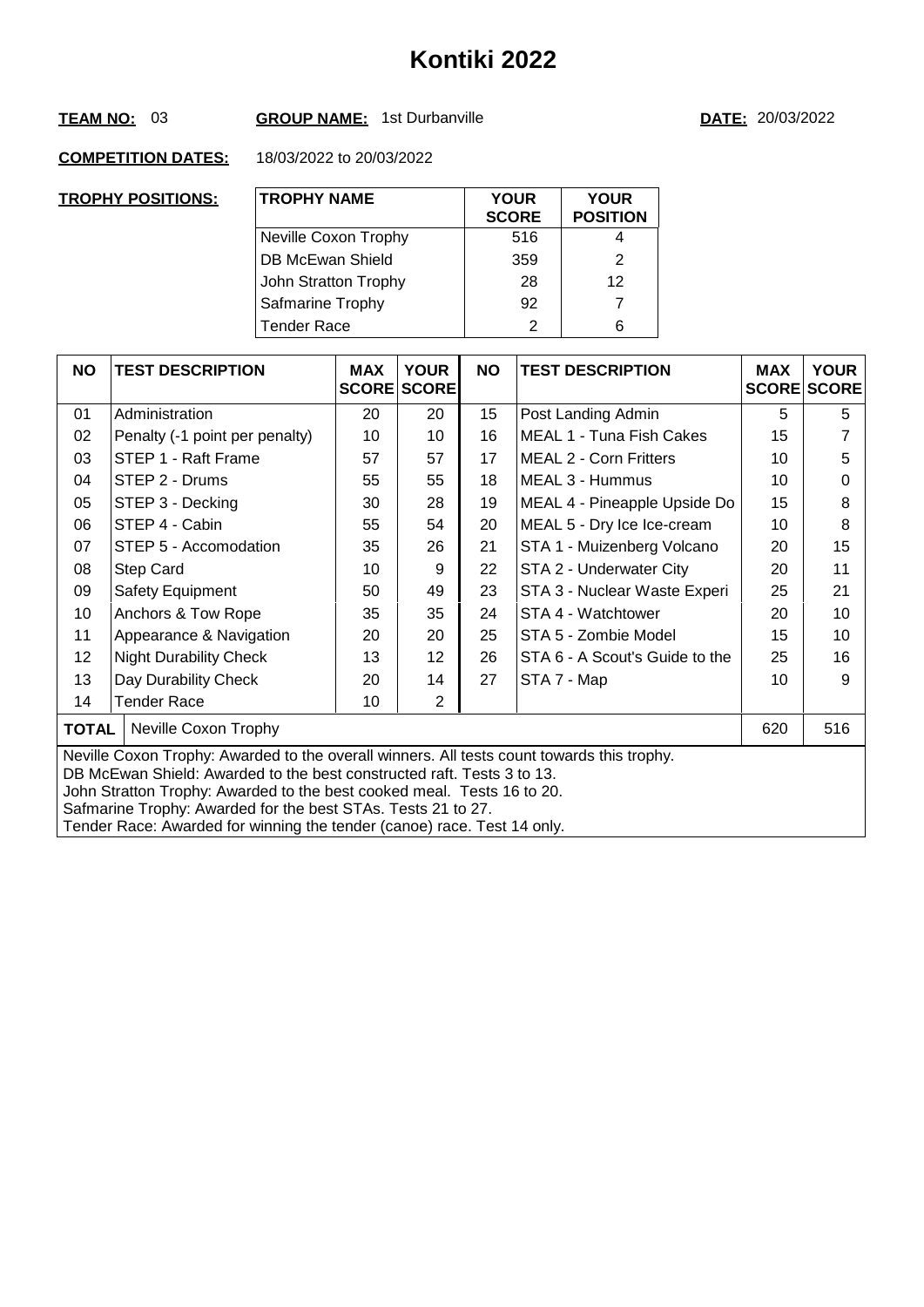# **TEAM NO:** 07 **GROUP NAME:** 1st Camps Bay **DATE:** 20/03/2022

| <b>TROPHY POSITIONS:</b> | <b>TROPHY NAME</b>   | <b>YOUR</b><br><b>SCORE</b> | <b>YOUR</b><br><b>POSITION</b> |
|--------------------------|----------------------|-----------------------------|--------------------------------|
|                          | Neville Coxon Trophy | 514                         | 5                              |
|                          | DB McEwan Shield     | 354                         | 4                              |
|                          | John Stratton Trophy | 50                          |                                |
|                          | Safmarine Trophy     | 80                          | 10                             |
|                          | <b>Tender Race</b>   | 5                           | 4                              |

| <b>NO</b>                                                                                                                                                                                                                                                                                                                                                                                 | <b>TEST DESCRIPTION</b>        | <b>MAX</b> | <b>YOUR</b><br><b>SCORE SCORE</b> | <b>NO</b> | <b>TEST DESCRIPTION</b>        | <b>MAX</b> | <b>YOUR</b><br><b>SCORE SCORE</b> |  |
|-------------------------------------------------------------------------------------------------------------------------------------------------------------------------------------------------------------------------------------------------------------------------------------------------------------------------------------------------------------------------------------------|--------------------------------|------------|-----------------------------------|-----------|--------------------------------|------------|-----------------------------------|--|
| 01                                                                                                                                                                                                                                                                                                                                                                                        | Administration                 | 20         | 20                                | 15        | Post Landing Admin             | 5          | 5                                 |  |
| 02                                                                                                                                                                                                                                                                                                                                                                                        | Penalty (-1 point per penalty) | 10         | $\Omega$                          | 16        | MEAL 1 - Tuna Fish Cakes       | 15         | 13                                |  |
| 03                                                                                                                                                                                                                                                                                                                                                                                        | STEP 1 - Raft Frame            | 57         | 53                                | 17        | <b>MEAL 2 - Corn Fritters</b>  | 10         | 9                                 |  |
| 04                                                                                                                                                                                                                                                                                                                                                                                        | STEP 2 - Drums                 | 55         | 51                                | 18        | MEAL 3 - Hummus                | 10         | 6                                 |  |
| 05                                                                                                                                                                                                                                                                                                                                                                                        | STEP 3 - Decking               | 30         | 29                                | 19        | MEAL 4 - Pineapple Upside Do   | 15         | 15                                |  |
| 06                                                                                                                                                                                                                                                                                                                                                                                        | STEP 4 - Cabin                 | 55         | 53                                | 20        | MEAL 5 - Dry Ice Ice-cream     | 10         | 7                                 |  |
| 07                                                                                                                                                                                                                                                                                                                                                                                        | STEP 5 - Accomodation          | 35         | 31                                | 21        | STA 1 - Muizenberg Volcano     | 20         | 15                                |  |
| 08                                                                                                                                                                                                                                                                                                                                                                                        | Step Card                      | 10         | 8                                 | 22        | STA 2 - Underwater City        | 20         | 11                                |  |
| 09                                                                                                                                                                                                                                                                                                                                                                                        | Safety Equipment               | 50         | 50                                | 23        | STA 3 - Nuclear Waste Experi   | 25         | 18                                |  |
| 10                                                                                                                                                                                                                                                                                                                                                                                        | Anchors & Tow Rope             | 35         | 31                                | 24        | STA 4 - Watchtower             | 20         | 10                                |  |
| 11                                                                                                                                                                                                                                                                                                                                                                                        | Appearance & Navigation        | 20         | 20                                | 25        | STA 5 - Zombie Model           | 15         | 7                                 |  |
| 12                                                                                                                                                                                                                                                                                                                                                                                        | <b>Night Durability Check</b>  | 13         | 13                                | 26        | STA 6 - A Scout's Guide to the | 25         | 12                                |  |
| 13                                                                                                                                                                                                                                                                                                                                                                                        | Day Durability Check           | 20         | 15                                | 27        | STA 7 - Map                    | 10         | 7                                 |  |
| 14                                                                                                                                                                                                                                                                                                                                                                                        | <b>Tender Race</b>             | 10         | 5                                 |           |                                |            |                                   |  |
| <b>TOTAL</b>                                                                                                                                                                                                                                                                                                                                                                              | Neville Coxon Trophy           |            |                                   |           |                                | 620        | 514                               |  |
| Neville Coxon Trophy: Awarded to the overall winners. All tests count towards this trophy.<br>DB McEwan Shield: Awarded to the best constructed raft. Tests 3 to 13.<br>John Stratton Trophy: Awarded to the best cooked meal. Tests 16 to 20.<br>Safmarine Trophy: Awarded for the best STAs. Tests 21 to 27.<br>Tender Race: Awarded for winning the tender (canoe) race. Test 14 only. |                                |            |                                   |           |                                |            |                                   |  |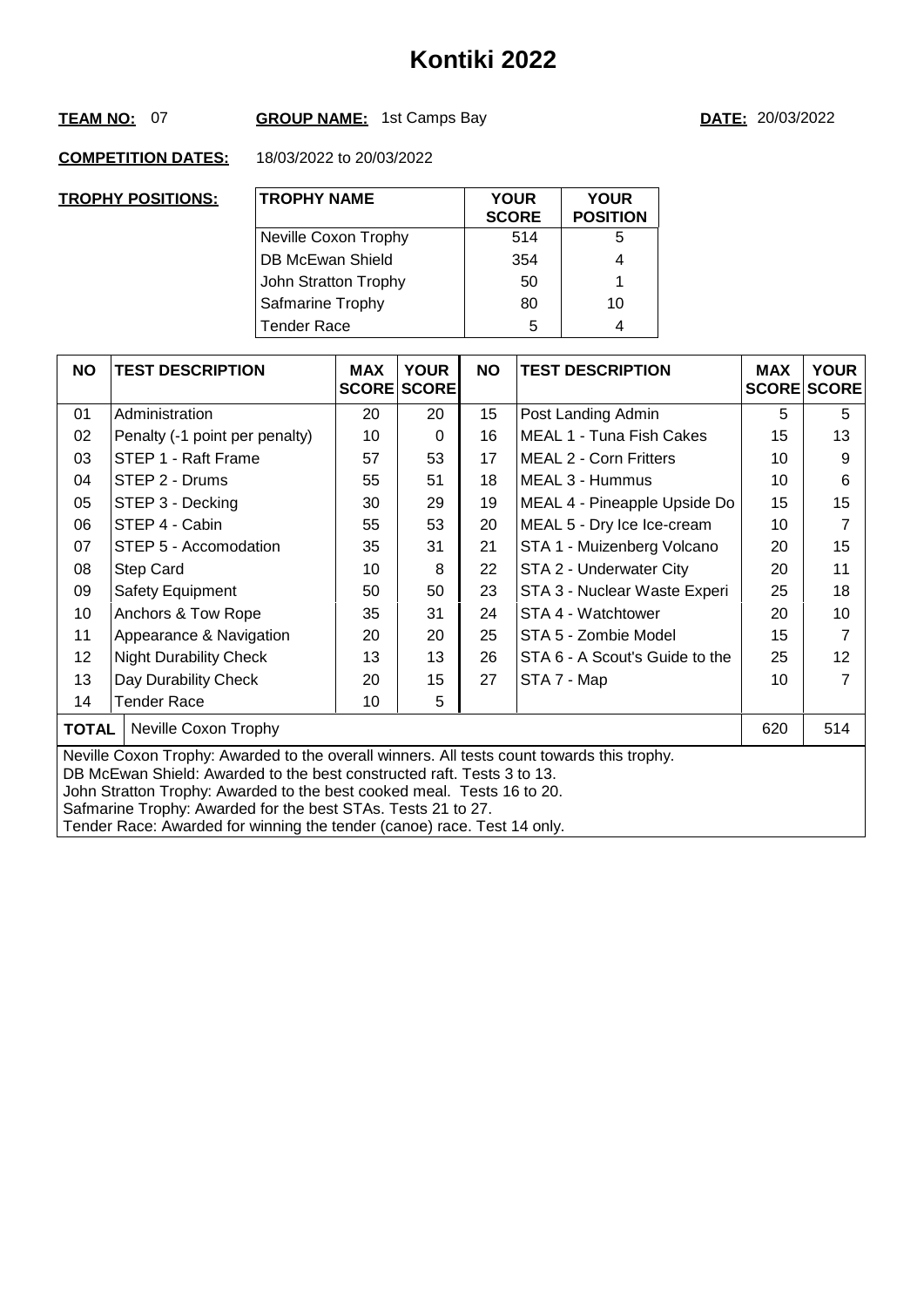# **TEAM NO:** 08 **GROUP NAME:** 1st Bergvliet **DATE:** 20/03/2022

| <b>TROPHY POSITIONS:</b> | <b>TROPHY NAME</b>   | <b>YOUR</b><br><b>SCORE</b> | <b>YOUR</b><br><b>POSITION</b> |
|--------------------------|----------------------|-----------------------------|--------------------------------|
|                          | Neville Coxon Trophy | 541                         | 3                              |
|                          | DB McEwan Shield     | 349                         | 5                              |
|                          | John Stratton Trophy | 43                          | 5                              |
|                          | Safmarine Trophy     | 114                         | 2                              |
|                          | <b>Tender Race</b>   | 2                           | 6                              |

| <b>NO</b> | <b>TEST DESCRIPTION</b>                                                                                                                                                                                                                                                                                                                                                                   | <b>MAX</b> | <b>YOUR</b><br><b>SCORE SCORE</b> | <b>NO</b> | <b>TEST DESCRIPTION</b>        | <b>MAX</b> | <b>YOUR</b><br><b>SCORE SCORE</b> |  |  |
|-----------|-------------------------------------------------------------------------------------------------------------------------------------------------------------------------------------------------------------------------------------------------------------------------------------------------------------------------------------------------------------------------------------------|------------|-----------------------------------|-----------|--------------------------------|------------|-----------------------------------|--|--|
| 01        | Administration                                                                                                                                                                                                                                                                                                                                                                            | 20         | 18                                | 15        | Post Landing Admin             | 5          | 5                                 |  |  |
| 02        | Penalty (-1 point per penalty)                                                                                                                                                                                                                                                                                                                                                            | 10         | 10                                | 16        | MEAL 1 - Tuna Fish Cakes       | 15         | 12                                |  |  |
| 03        | STEP 1 - Raft Frame                                                                                                                                                                                                                                                                                                                                                                       | 57         | 57                                | 17        | <b>MEAL 2 - Corn Fritters</b>  | 10         | 9                                 |  |  |
| 04        | STEP 2 - Drums                                                                                                                                                                                                                                                                                                                                                                            | 55         | 53                                | 18        | MEAL 3 - Hummus                | 10         | 8                                 |  |  |
| 05        | STEP 3 - Decking                                                                                                                                                                                                                                                                                                                                                                          | 30         | 25                                | 19        | MEAL 4 - Pineapple Upside Do   | 15         | 5                                 |  |  |
| 06        | STEP 4 - Cabin                                                                                                                                                                                                                                                                                                                                                                            | 55         | 49                                | 20        | MEAL 5 - Dry Ice Ice-cream     | 10         | 9                                 |  |  |
| 07        | STEP 5 - Accomodation                                                                                                                                                                                                                                                                                                                                                                     | 35         | 31                                | 21        | STA 1 - Muizenberg Volcano     | 20         | 20                                |  |  |
| 08        | Step Card                                                                                                                                                                                                                                                                                                                                                                                 | 10         | 8                                 | 22        | STA 2 - Underwater City        | 20         | 15                                |  |  |
| 09        | Safety Equipment                                                                                                                                                                                                                                                                                                                                                                          | 50         | 48                                | 23        | STA 3 - Nuclear Waste Experi   | 25         | 19                                |  |  |
| 10        | Anchors & Tow Rope                                                                                                                                                                                                                                                                                                                                                                        | 35         | 32                                | 24        | STA 4 - Watchtower             | 20         | 17                                |  |  |
| 11        | Appearance & Navigation                                                                                                                                                                                                                                                                                                                                                                   | 20         | 16                                | 25        | STA 5 - Zombie Model           | 15         | 11                                |  |  |
| 12        | <b>Night Durability Check</b>                                                                                                                                                                                                                                                                                                                                                             | 13         | 13                                | 26        | STA 6 - A Scout's Guide to the | 25         | 23                                |  |  |
| 13        | Day Durability Check                                                                                                                                                                                                                                                                                                                                                                      | 20         | 17                                | 27        | STA 7 - Map                    | 10         | 9                                 |  |  |
| 14        | Tender Race                                                                                                                                                                                                                                                                                                                                                                               | 10         | $\overline{2}$                    |           |                                |            |                                   |  |  |
| TOTAL     | Neville Coxon Trophy                                                                                                                                                                                                                                                                                                                                                                      |            |                                   |           |                                | 620        | 541                               |  |  |
|           | Neville Coxon Trophy: Awarded to the overall winners. All tests count towards this trophy.<br>DB McEwan Shield: Awarded to the best constructed raft. Tests 3 to 13.<br>John Stratton Trophy: Awarded to the best cooked meal. Tests 16 to 20.<br>Safmarine Trophy: Awarded for the best STAs. Tests 21 to 27.<br>Tender Race: Awarded for winning the tender (canoe) race. Test 14 only. |            |                                   |           |                                |            |                                   |  |  |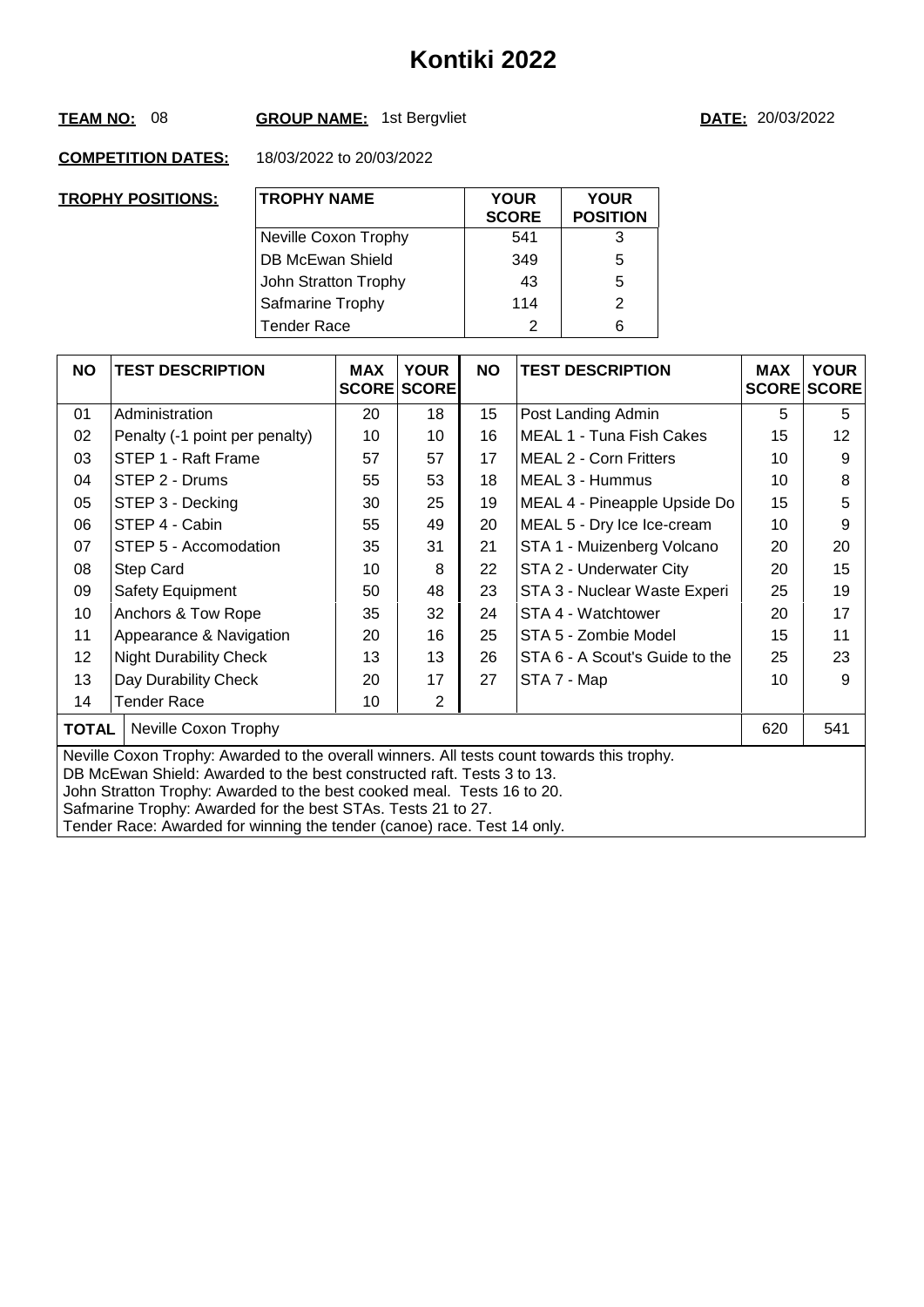# **TEAM NO:** 10 **GROUP NAME:** De Grendel Rangers **DATE:** 20/03/2022

| <b>TROPHY POSITIONS:</b> | <b>TROPHY NAME</b>      | <b>YOUR</b><br><b>SCORE</b> | <b>YOUR</b><br><b>POSITION</b> |
|--------------------------|-------------------------|-----------------------------|--------------------------------|
|                          | Neville Coxon Trophy    | 508                         | 6                              |
|                          | <b>DB McEwan Shield</b> | 331                         | 9                              |
|                          | John Stratton Trophy    | 44                          | 4                              |
|                          | Safmarine Trophy        | 96                          | 4                              |
|                          | <b>Tender Race</b>      | 2                           | 6                              |

| <b>NO</b>                                                                                                                                                                                                                                                                                                                                                                                 | <b>TEST DESCRIPTION</b>        | <b>MAX</b> | <b>YOUR</b><br><b>SCORE SCORE</b> | <b>NO</b> | <b>TEST DESCRIPTION</b>        | <b>MAX</b> | <b>YOUR</b><br><b>SCORE SCORE</b> |  |
|-------------------------------------------------------------------------------------------------------------------------------------------------------------------------------------------------------------------------------------------------------------------------------------------------------------------------------------------------------------------------------------------|--------------------------------|------------|-----------------------------------|-----------|--------------------------------|------------|-----------------------------------|--|
| 01                                                                                                                                                                                                                                                                                                                                                                                        | Administration                 | 20         | 20                                | 15        | Post Landing Admin             | 5          | 5                                 |  |
| 02                                                                                                                                                                                                                                                                                                                                                                                        | Penalty (-1 point per penalty) | 10         | 10                                | 16        | MEAL 1 - Tuna Fish Cakes       | 15         | 14                                |  |
| 03                                                                                                                                                                                                                                                                                                                                                                                        | STEP 1 - Raft Frame            | 57         | 52                                | 17        | <b>MEAL 2 - Corn Fritters</b>  | 10         | 4                                 |  |
| 04                                                                                                                                                                                                                                                                                                                                                                                        | STEP 2 - Drums                 | 55         | 43                                | 18        | MEAL 3 - Hummus                | 10         | 6                                 |  |
| 05                                                                                                                                                                                                                                                                                                                                                                                        | STEP 3 - Decking               | 30         | 29                                | 19        | MEAL 4 - Pineapple Upside Do   | 15         | 12                                |  |
| 06                                                                                                                                                                                                                                                                                                                                                                                        | STEP 4 - Cabin                 | 55         | 49                                | 20        | MEAL 5 - Dry Ice Ice-cream     | 10         | 8                                 |  |
| 07                                                                                                                                                                                                                                                                                                                                                                                        | STEP 5 - Accomodation          | 35         | 31                                | 21        | STA 1 - Muizenberg Volcano     | 20         | 17                                |  |
| 08                                                                                                                                                                                                                                                                                                                                                                                        | Step Card                      | 10         | $\Omega$                          | 22        | STA 2 - Underwater City        | 20         | 12                                |  |
| 09                                                                                                                                                                                                                                                                                                                                                                                        | Safety Equipment               | 50         | 49                                | 23        | STA 3 - Nuclear Waste Experi   | 25         | 18                                |  |
| 10                                                                                                                                                                                                                                                                                                                                                                                        | Anchors & Tow Rope             | 35         | 29                                | 24        | STA 4 - Watchtower             | 20         | 7                                 |  |
| 11                                                                                                                                                                                                                                                                                                                                                                                        | Appearance & Navigation        | 20         | 20                                | 25        | STA 5 - Zombie Model           | 15         | 13                                |  |
| 12                                                                                                                                                                                                                                                                                                                                                                                        | <b>Night Durability Check</b>  | 13         | 13                                | 26        | STA 6 - A Scout's Guide to the | 25         | 20                                |  |
| 13                                                                                                                                                                                                                                                                                                                                                                                        | Day Durability Check           | 20         | 16                                | 27        | STA 7 - Map                    | 10         | 9                                 |  |
| 14                                                                                                                                                                                                                                                                                                                                                                                        | <b>Tender Race</b>             | 10         | $\overline{2}$                    |           |                                |            |                                   |  |
| <b>TOTAL</b>                                                                                                                                                                                                                                                                                                                                                                              | Neville Coxon Trophy           |            |                                   |           |                                | 620        | 508                               |  |
| Neville Coxon Trophy: Awarded to the overall winners. All tests count towards this trophy.<br>DB McEwan Shield: Awarded to the best constructed raft. Tests 3 to 13.<br>John Stratton Trophy: Awarded to the best cooked meal. Tests 16 to 20.<br>Safmarine Trophy: Awarded for the best STAs. Tests 21 to 27.<br>Tender Race: Awarded for winning the tender (canoe) race. Test 14 only. |                                |            |                                   |           |                                |            |                                   |  |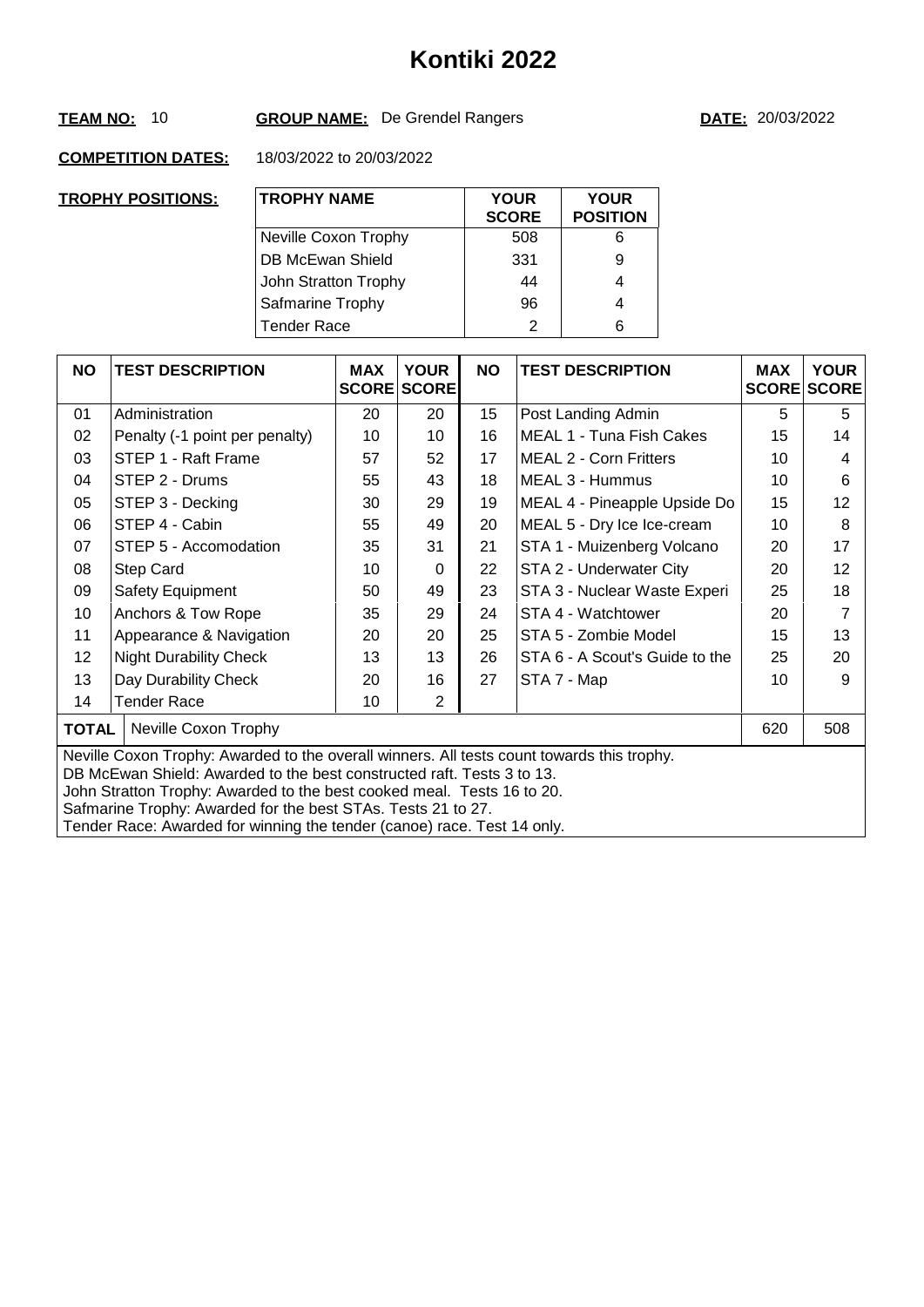## **TEAM NO:** 11 **GROUP NAME:** 2nd Plumstead **DATE:** 20/03/2022

| <b>TROPHY POSITIONS:</b> | <b>TROPHY NAME</b>   | <b>YOUR</b><br><b>SCORE</b> | <b>YOUR</b><br><b>POSITION</b> |
|--------------------------|----------------------|-----------------------------|--------------------------------|
|                          | Neville Coxon Trophy | 479                         | 10                             |
|                          | DB McEwan Shield     | 341                         | 7                              |
|                          | John Stratton Trophy | 34                          | 9                              |
|                          | Safmarine Trophy     | 73                          | 12                             |
|                          | <b>Tender Race</b>   | $\mathcal{P}$               | 6                              |

| <b>NO</b>                                                                                                                                                                                                                                                                                                                                                                                 | <b>TEST DESCRIPTION</b>        | <b>MAX</b> | <b>YOUR</b><br><b>SCORE SCORE</b> | <b>NO</b> | <b>TEST DESCRIPTION</b>        | <b>MAX</b> | <b>YOUR</b><br><b>SCORE SCORE</b> |  |
|-------------------------------------------------------------------------------------------------------------------------------------------------------------------------------------------------------------------------------------------------------------------------------------------------------------------------------------------------------------------------------------------|--------------------------------|------------|-----------------------------------|-----------|--------------------------------|------------|-----------------------------------|--|
| 01                                                                                                                                                                                                                                                                                                                                                                                        | Administration                 | 20         | 14                                | 15        | Post Landing Admin             | 5          | 5                                 |  |
| 02                                                                                                                                                                                                                                                                                                                                                                                        | Penalty (-1 point per penalty) | 10         | 10                                | 16        | MEAL 1 - Tuna Fish Cakes       | 15         | 8                                 |  |
| 03                                                                                                                                                                                                                                                                                                                                                                                        | STEP 1 - Raft Frame            | 57         | 57                                | 17        | <b>MEAL 2 - Corn Fritters</b>  | 10         | 6                                 |  |
| 04                                                                                                                                                                                                                                                                                                                                                                                        | STEP 2 - Drums                 | 55         | 49                                | 18        | MEAL 3 - Hummus                | 10         | 6                                 |  |
| 05                                                                                                                                                                                                                                                                                                                                                                                        | STEP 3 - Decking               | 30         | 29                                | 19        | MEAL 4 - Pineapple Upside Do   | 15         | 9                                 |  |
| 06                                                                                                                                                                                                                                                                                                                                                                                        | STEP 4 - Cabin                 | 55         | 50                                | 20        | MEAL 5 - Dry Ice Ice-cream     | 10         | 5                                 |  |
| 07                                                                                                                                                                                                                                                                                                                                                                                        | STEP 5 - Accomodation          | 35         | 22                                | 21        | STA 1 - Muizenberg Volcano     | 20         | 11                                |  |
| 08                                                                                                                                                                                                                                                                                                                                                                                        | <b>Step Card</b>               | 10         | 7                                 | 22        | STA 2 - Underwater City        | 20         | 11                                |  |
| 09                                                                                                                                                                                                                                                                                                                                                                                        | Safety Equipment               | 50         | 50                                | 23        | STA 3 - Nuclear Waste Experi   | 25         | 11                                |  |
| 10                                                                                                                                                                                                                                                                                                                                                                                        | Anchors & Tow Rope             | 35         | 33                                | 24        | STA 4 - Watchtower             | 20         | 6                                 |  |
| 11                                                                                                                                                                                                                                                                                                                                                                                        | Appearance & Navigation        | 20         | 18                                | 25        | STA 5 - Zombie Model           | 15         | 8                                 |  |
| 12                                                                                                                                                                                                                                                                                                                                                                                        | <b>Night Durability Check</b>  | 13         | 13                                | 26        | STA 6 - A Scout's Guide to the | 25         | 22                                |  |
| 13                                                                                                                                                                                                                                                                                                                                                                                        | Day Durability Check           | 20         | 13                                | 27        | STA 7 - Map                    | 10         | 4                                 |  |
| 14                                                                                                                                                                                                                                                                                                                                                                                        | Tender Race                    | 10         | 2                                 |           |                                |            |                                   |  |
| <b>TOTAL</b>                                                                                                                                                                                                                                                                                                                                                                              | Neville Coxon Trophy           |            |                                   |           |                                | 620        | 479                               |  |
| Neville Coxon Trophy: Awarded to the overall winners. All tests count towards this trophy.<br>DB McEwan Shield: Awarded to the best constructed raft. Tests 3 to 13.<br>John Stratton Trophy: Awarded to the best cooked meal. Tests 16 to 20.<br>Safmarine Trophy: Awarded for the best STAs. Tests 21 to 27.<br>Tender Race: Awarded for winning the tender (canoe) race. Test 14 only. |                                |            |                                   |           |                                |            |                                   |  |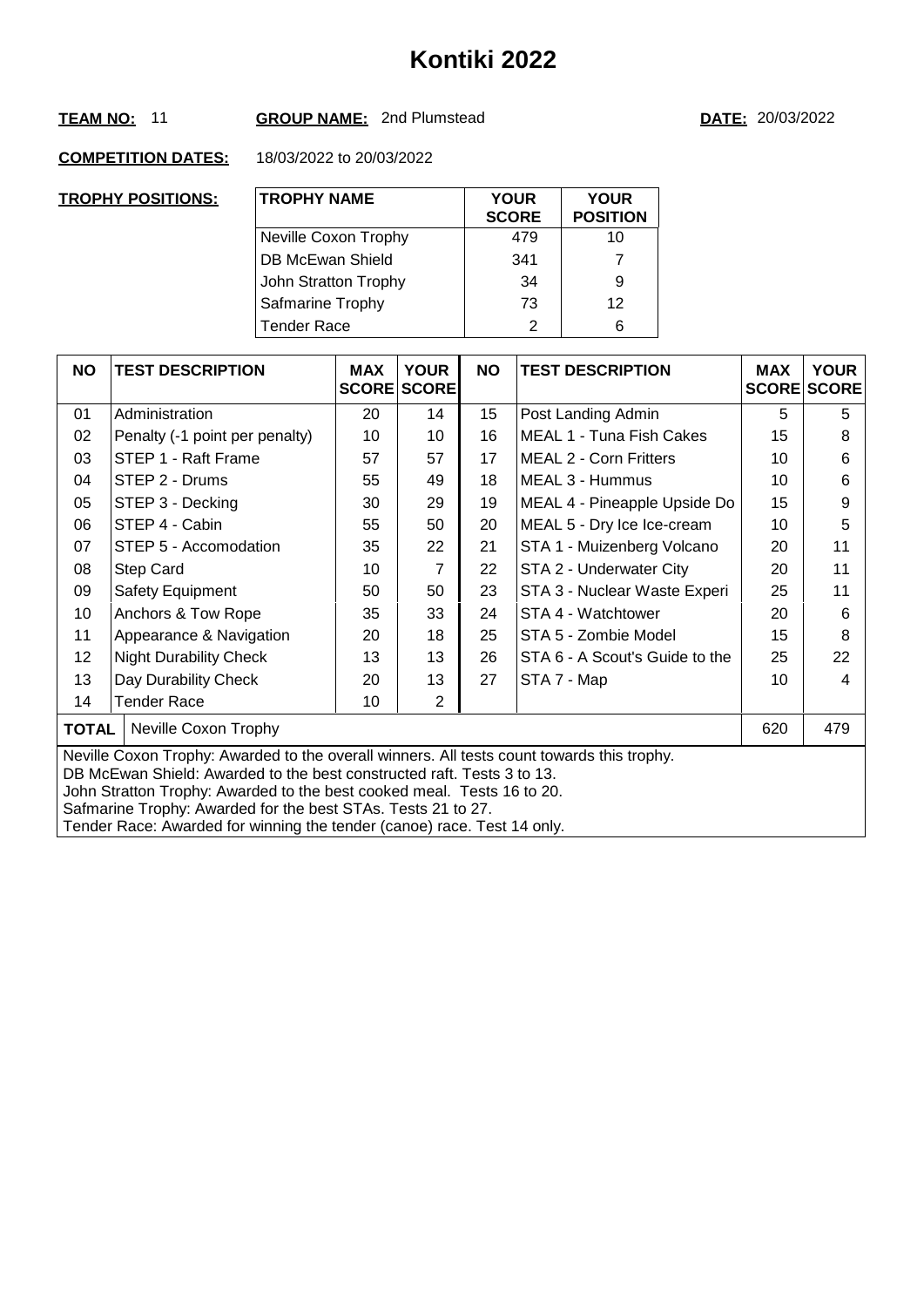# **TEAM NO:** 13 **GROUP NAME:** 2nd Hout Bay **DATE:** 20/03/2022

| <b>TROPHY POSITIONS:</b> | <b>TROPHY NAME</b>   | <b>YOUR</b><br><b>SCORE</b> | <b>YOUR</b><br><b>POSITION</b> |
|--------------------------|----------------------|-----------------------------|--------------------------------|
|                          | Neville Coxon Trophy | 399                         | 14                             |
|                          | DB McEwan Shield     | 310                         | 13                             |
|                          | John Stratton Trophy | 22                          | 14                             |
|                          | Safmarine Trophy     | 37                          | 14                             |
|                          | <b>Tender Race</b>   | 4                           | 5                              |

| <b>NO</b> | <b>TEST DESCRIPTION</b>                                                                                                                                                                                                                                                                                                                                                                   | <b>MAX</b> | <b>YOUR</b><br><b>SCORE SCORE</b> | <b>NO</b> | <b>TEST DESCRIPTION</b>        | <b>MAX</b> | <b>YOUR</b><br><b>SCORE SCORE</b> |  |  |
|-----------|-------------------------------------------------------------------------------------------------------------------------------------------------------------------------------------------------------------------------------------------------------------------------------------------------------------------------------------------------------------------------------------------|------------|-----------------------------------|-----------|--------------------------------|------------|-----------------------------------|--|--|
| 01        | Administration                                                                                                                                                                                                                                                                                                                                                                            | 20         | 11                                | 15        | Post Landing Admin             | 5          | 5                                 |  |  |
| 02        | Penalty (-1 point per penalty)                                                                                                                                                                                                                                                                                                                                                            | 10         | 10                                | 16        | MEAL 1 - Tuna Fish Cakes       | 15         |                                   |  |  |
| 03        | STEP 1 - Raft Frame                                                                                                                                                                                                                                                                                                                                                                       | 57         | 54                                | 17        | <b>MEAL 2 - Corn Fritters</b>  | 10         | 4                                 |  |  |
| 04        | STEP 2 - Drums                                                                                                                                                                                                                                                                                                                                                                            | 55         | 43                                | 18        | MEAL 3 - Hummus                | 10         | 4                                 |  |  |
| 05        | STEP 3 - Decking                                                                                                                                                                                                                                                                                                                                                                          | 30         | 28                                | 19        | MEAL 4 - Pineapple Upside Do   | 15         | 2                                 |  |  |
| 06        | STEP 4 - Cabin                                                                                                                                                                                                                                                                                                                                                                            | 55         | 42                                | 20        | MEAL 5 - Dry Ice Ice-cream     | 10         | 5                                 |  |  |
| 07        | STEP 5 - Accomodation                                                                                                                                                                                                                                                                                                                                                                     | 35         | 27                                | 21        | STA 1 - Muizenberg Volcano     | 20         | 4                                 |  |  |
| 08        | <b>Step Card</b>                                                                                                                                                                                                                                                                                                                                                                          | 10         | 6                                 | 22        | STA 2 - Underwater City        | 20         | 8                                 |  |  |
| 09        | Safety Equipment                                                                                                                                                                                                                                                                                                                                                                          | 50         | 49                                | 23        | STA 3 - Nuclear Waste Experi   | 25         | 12                                |  |  |
| 10        | Anchors & Tow Rope                                                                                                                                                                                                                                                                                                                                                                        | 35         | 29                                | 24        | STA 4 - Watchtower             | 20         | $\Omega$                          |  |  |
| 11        | Appearance & Navigation                                                                                                                                                                                                                                                                                                                                                                   | 20         | 11                                | 25        | STA 5 - Zombie Model           | 15         | 7                                 |  |  |
| 12        | <b>Night Durability Check</b>                                                                                                                                                                                                                                                                                                                                                             | 13         | 8                                 | 26        | STA 6 - A Scout's Guide to the | 25         | 6                                 |  |  |
| 13        | Day Durability Check                                                                                                                                                                                                                                                                                                                                                                      | 20         | 13                                | 27        | STA 7 - Map                    | 10         | 0                                 |  |  |
| 14        | Tender Race                                                                                                                                                                                                                                                                                                                                                                               | 10         | 4                                 |           |                                |            |                                   |  |  |
| TOTAL     | Neville Coxon Trophy                                                                                                                                                                                                                                                                                                                                                                      |            |                                   |           |                                | 620        | 399                               |  |  |
|           | Neville Coxon Trophy: Awarded to the overall winners. All tests count towards this trophy.<br>DB McEwan Shield: Awarded to the best constructed raft. Tests 3 to 13.<br>John Stratton Trophy: Awarded to the best cooked meal. Tests 16 to 20.<br>Safmarine Trophy: Awarded for the best STAs. Tests 21 to 27.<br>Tender Race: Awarded for winning the tender (canoe) race. Test 14 only. |            |                                   |           |                                |            |                                   |  |  |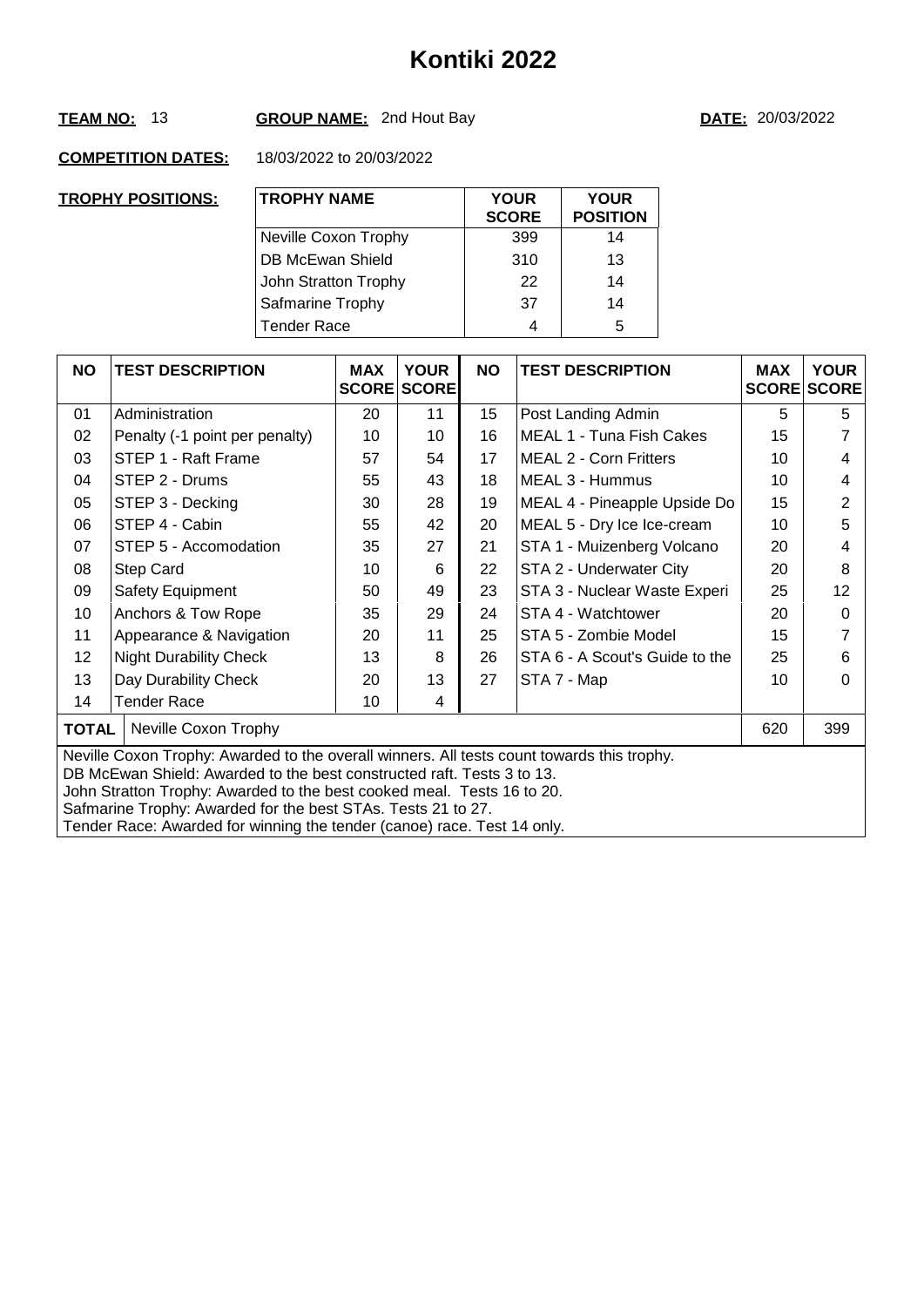# **TEAM NO:** 15 **GROUP NAME:** Helderberg District **DATE:** 20/03/2022

| <b>TROPHY POSITIONS:</b> | <b>TROPHY NAME</b>   | <b>YOUR</b><br><b>SCORE</b> | <b>YOUR</b><br><b>POSITION</b> |
|--------------------------|----------------------|-----------------------------|--------------------------------|
|                          | Neville Coxon Trophy | 373                         | 15                             |
|                          | DB McEwan Shield     | 285                         | 14                             |
|                          | John Stratton Trophy | 26                          | 13                             |
|                          | Safmarine Trophy     | 25                          | 15                             |
|                          | <b>Tender Race</b>   | 2                           | 6                              |

| <b>NO</b>                                                                                                                                                                                                                                                                                                                                                                                 | <b>TEST DESCRIPTION</b>        | <b>MAX</b> | <b>YOUR</b><br><b>SCORE SCORE</b> | <b>NO</b> | <b>TEST DESCRIPTION</b>        | <b>MAX</b> | <b>YOUR</b><br><b>SCORE SCORE</b> |  |
|-------------------------------------------------------------------------------------------------------------------------------------------------------------------------------------------------------------------------------------------------------------------------------------------------------------------------------------------------------------------------------------------|--------------------------------|------------|-----------------------------------|-----------|--------------------------------|------------|-----------------------------------|--|
| 01                                                                                                                                                                                                                                                                                                                                                                                        | Administration                 | 20         | 20                                | 15        | Post Landing Admin             | 5          | 5                                 |  |
| 02                                                                                                                                                                                                                                                                                                                                                                                        | Penalty (-1 point per penalty) | 10         | 10                                | 16        | MEAL 1 - Tuna Fish Cakes       | 15         | 10                                |  |
| 03                                                                                                                                                                                                                                                                                                                                                                                        | STEP 1 - Raft Frame            | 57         | 47                                | 17        | <b>MEAL 2 - Corn Fritters</b>  | 10         | 6                                 |  |
| 04                                                                                                                                                                                                                                                                                                                                                                                        | STEP 2 - Drums                 | 55         | 43                                | 18        | MEAL 3 - Hummus                | 10         | 2                                 |  |
| 05                                                                                                                                                                                                                                                                                                                                                                                        | STEP 3 - Decking               | 30         | 22                                | 19        | MEAL 4 - Pineapple Upside Do   | 15         | 0                                 |  |
| 06                                                                                                                                                                                                                                                                                                                                                                                        | STEP 4 - Cabin                 | 55         | 37                                | 20        | MEAL 5 - Dry Ice Ice-cream     | 10         | 8                                 |  |
| 07                                                                                                                                                                                                                                                                                                                                                                                        | STEP 5 - Accomodation          | 35         | 20                                | 21        | STA 1 - Muizenberg Volcano     | 20         | 8                                 |  |
| 08                                                                                                                                                                                                                                                                                                                                                                                        | Step Card                      | 10         | $\Omega$                          | 22        | STA 2 - Underwater City        | 20         | 13                                |  |
| 09                                                                                                                                                                                                                                                                                                                                                                                        | Safety Equipment               | 50         | 47                                | 23        | STA 3 - Nuclear Waste Experi   | 25         | 0                                 |  |
| 10                                                                                                                                                                                                                                                                                                                                                                                        | Anchors & Tow Rope             | 35         | 31                                | 24        | STA 4 - Watchtower             | 20         | 0                                 |  |
| 11                                                                                                                                                                                                                                                                                                                                                                                        | Appearance & Navigation        | 20         | 8                                 | 25        | STA 5 - Zombie Model           | 15         | 4                                 |  |
| 12                                                                                                                                                                                                                                                                                                                                                                                        | <b>Night Durability Check</b>  | 13         | 13                                | 26        | STA 6 - A Scout's Guide to the | 25         | 0                                 |  |
| 13                                                                                                                                                                                                                                                                                                                                                                                        | Day Durability Check           | 20         | 17                                | 27        | STA 7 - Map                    | 10         | 0                                 |  |
| 14                                                                                                                                                                                                                                                                                                                                                                                        | Tender Race                    | 10         | $\overline{2}$                    |           |                                |            |                                   |  |
| <b>TOTAL</b>                                                                                                                                                                                                                                                                                                                                                                              | Neville Coxon Trophy           |            |                                   |           |                                | 620        | 373                               |  |
| Neville Coxon Trophy: Awarded to the overall winners. All tests count towards this trophy.<br>DB McEwan Shield: Awarded to the best constructed raft. Tests 3 to 13.<br>John Stratton Trophy: Awarded to the best cooked meal. Tests 16 to 20.<br>Safmarine Trophy: Awarded for the best STAs. Tests 21 to 27.<br>Tender Race: Awarded for winning the tender (canoe) race. Test 14 only. |                                |            |                                   |           |                                |            |                                   |  |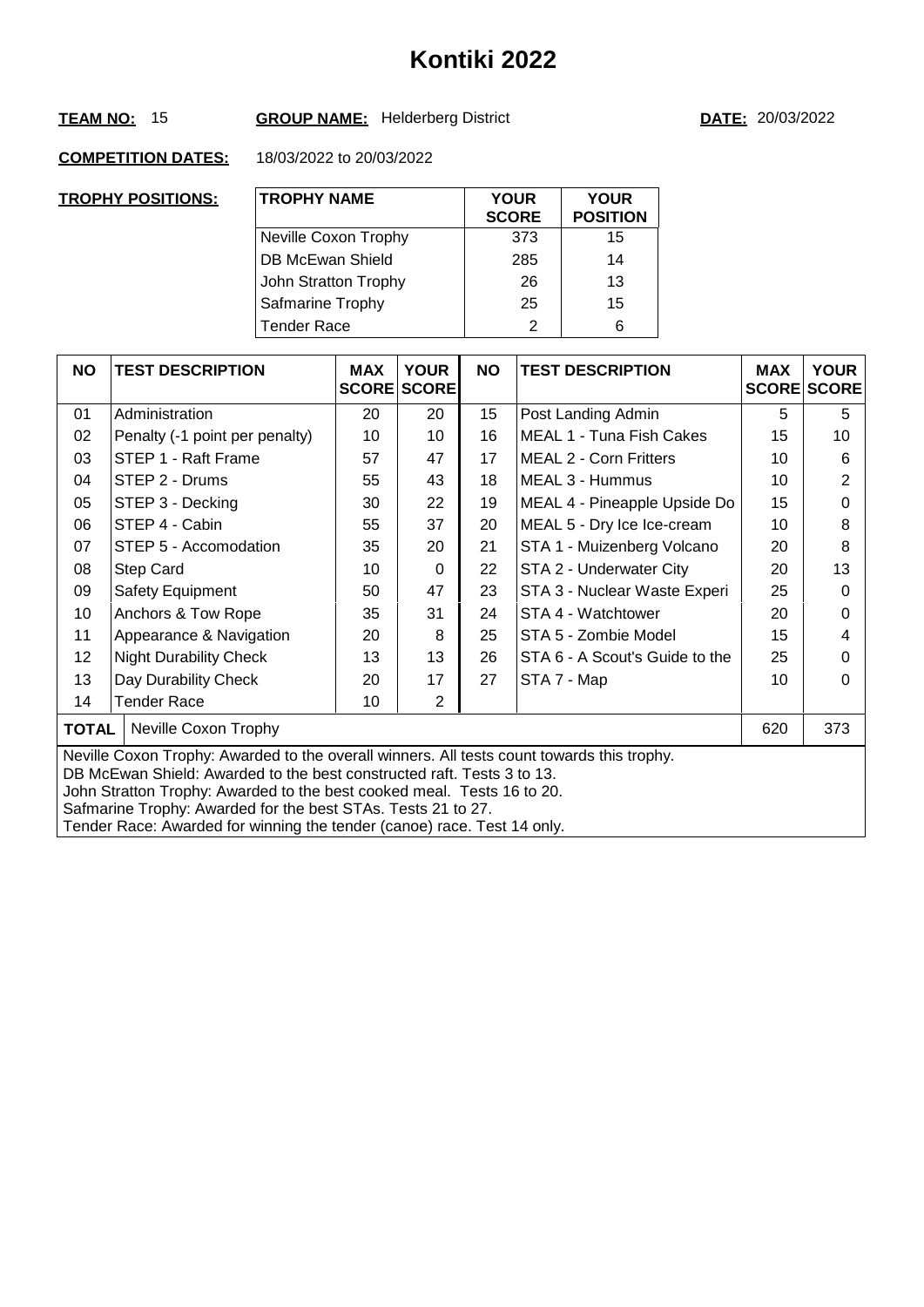## **TEAM NO:** 16 **GROUP NAME:** 1st Hermanus **DATE:** 20/03/2022

| <b>TROPHY POSITIONS:</b> | <b>TROPHY NAME</b>   | <b>YOUR</b><br><b>SCORE</b> | <b>YOUR</b><br><b>POSITION</b> |
|--------------------------|----------------------|-----------------------------|--------------------------------|
|                          | Neville Coxon Trophy | 499                         | 8                              |
|                          | DB McEwan Shield     | 321                         | 12                             |
|                          | John Stratton Trophy | 43                          | 5                              |
|                          | Safmarine Trophy     | 96                          | 4                              |
|                          | <b>Tender Race</b>   | 10                          | 1                              |

| <b>NO</b>                                                                                                                                                                                                                                                                                                                                                                                 | <b>TEST DESCRIPTION</b>        | <b>MAX</b> | <b>YOUR</b><br><b>SCORE SCORE</b> | <b>NO</b> | <b>TEST DESCRIPTION</b>        | <b>MAX</b><br><b>SCORE</b> | <b>YOUR</b><br><b>SCORE</b> |  |
|-------------------------------------------------------------------------------------------------------------------------------------------------------------------------------------------------------------------------------------------------------------------------------------------------------------------------------------------------------------------------------------------|--------------------------------|------------|-----------------------------------|-----------|--------------------------------|----------------------------|-----------------------------|--|
| 01                                                                                                                                                                                                                                                                                                                                                                                        | Administration                 | 20         | 14                                | 15        | Post Landing Admin             | 5                          | 5                           |  |
| 02                                                                                                                                                                                                                                                                                                                                                                                        | Penalty (-1 point per penalty) | 10         | 10                                | 16        | MEAL 1 - Tuna Fish Cakes       | 15                         | 13                          |  |
| 03                                                                                                                                                                                                                                                                                                                                                                                        | STEP 1 - Raft Frame            | 57         | 53                                | 17        | <b>MEAL 2 - Corn Fritters</b>  | 10                         |                             |  |
| 04                                                                                                                                                                                                                                                                                                                                                                                        | STEP 2 - Drums                 | 55         | 55                                | 18        | MEAL 3 - Hummus                | 10                         | 6                           |  |
| 05                                                                                                                                                                                                                                                                                                                                                                                        | STEP 3 - Decking               | 30         | 22                                | 19        | MEAL 4 - Pineapple Upside Do   | 15                         | 10                          |  |
| 06                                                                                                                                                                                                                                                                                                                                                                                        | STEP 4 - Cabin                 | 55         | 38                                | 20        | MEAL 5 - Dry Ice Ice-cream     | 10                         | 7                           |  |
| 07                                                                                                                                                                                                                                                                                                                                                                                        | STEP 5 - Accomodation          | 35         | 20                                | 21        | STA 1 - Muizenberg Volcano     | 20                         | 17                          |  |
| 08                                                                                                                                                                                                                                                                                                                                                                                        | Step Card                      | 10         | 8                                 | 22        | STA 2 - Underwater City        | 20                         |                             |  |
| 09                                                                                                                                                                                                                                                                                                                                                                                        | Safety Equipment               | 50         | 43                                | 23        | STA 3 - Nuclear Waste Experi   | 25                         | 13                          |  |
| 10                                                                                                                                                                                                                                                                                                                                                                                        | Anchors & Tow Rope             | 35         | 31                                | 24        | STA 4 - Watchtower             | 20                         | 13                          |  |
| 11                                                                                                                                                                                                                                                                                                                                                                                        | Appearance & Navigation        | 20         | 20                                | 25        | STA 5 - Zombie Model           | 15                         | 14                          |  |
| 12                                                                                                                                                                                                                                                                                                                                                                                        | <b>Night Durability Check</b>  | 13         | 13                                | 26        | STA 6 - A Scout's Guide to the | 25                         | 23                          |  |
| 13                                                                                                                                                                                                                                                                                                                                                                                        | Day Durability Check           | 20         | 18                                | 27        | STA 7 - Map                    | 10                         | 9                           |  |
| 14                                                                                                                                                                                                                                                                                                                                                                                        | Tender Race                    | 10         | 10                                |           |                                |                            |                             |  |
| <b>TOTAL</b>                                                                                                                                                                                                                                                                                                                                                                              | Neville Coxon Trophy           |            |                                   |           |                                | 620                        | 499                         |  |
| Neville Coxon Trophy: Awarded to the overall winners. All tests count towards this trophy.<br>DB McEwan Shield: Awarded to the best constructed raft. Tests 3 to 13.<br>John Stratton Trophy: Awarded to the best cooked meal. Tests 16 to 20.<br>Safmarine Trophy: Awarded for the best STAs. Tests 21 to 27.<br>Tender Race: Awarded for winning the tender (canoe) race. Test 14 only. |                                |            |                                   |           |                                |                            |                             |  |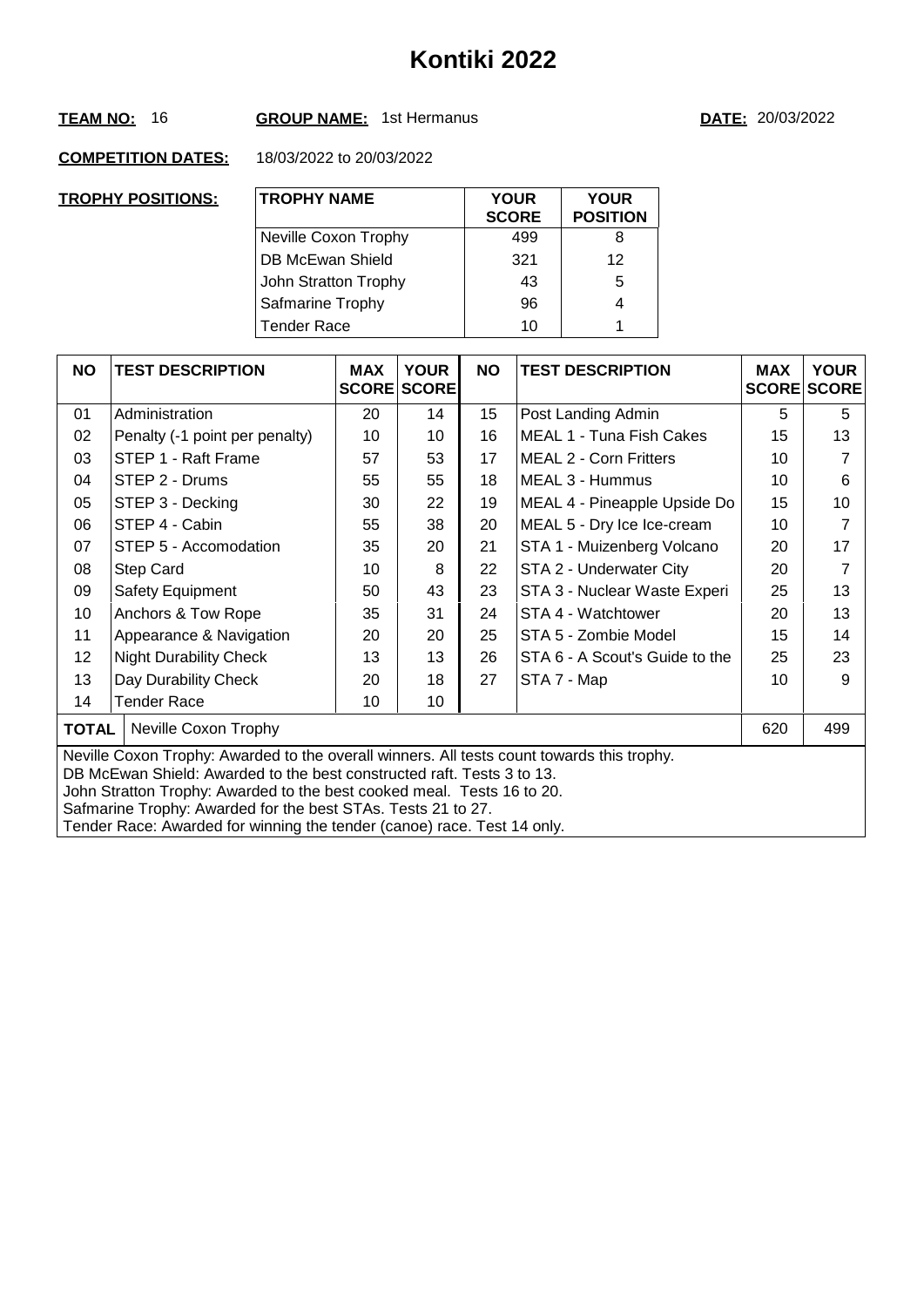# **Kontiki 2022**

# **TEAM NO:** 17 **GROUP NAME:** Fish Hoek Guides & Rangers **DATE:** 20/03/2022

| TROPHY POSITIONS: | <b>TROPHY NAME</b>      | <b>YOUR</b><br><b>SCORE</b> | <b>YOUR</b><br><b>POSITION</b> |
|-------------------|-------------------------|-----------------------------|--------------------------------|
|                   | Neville Coxon Trophy    | 547                         | 2                              |
|                   | <b>DB McEwan Shield</b> | 358                         | 3                              |
|                   | John Stratton Trophy    | 48                          | 2                              |
|                   | Safmarine Trophy        | 104                         | 3                              |
|                   | <b>Tender Race</b>      | 2                           | 6                              |

| <b>NO</b>    | <b>TEST DESCRIPTION</b>                                                                                                                                                                                                                                                                                                                                                                   | <b>MAX</b> | <b>YOUR</b><br><b>SCORE SCORE</b> | <b>NO</b> | <b>TEST DESCRIPTION</b>        | <b>MAX</b> | <b>YOUR</b><br><b>SCORE SCORE</b> |  |  |
|--------------|-------------------------------------------------------------------------------------------------------------------------------------------------------------------------------------------------------------------------------------------------------------------------------------------------------------------------------------------------------------------------------------------|------------|-----------------------------------|-----------|--------------------------------|------------|-----------------------------------|--|--|
| 01           | Administration                                                                                                                                                                                                                                                                                                                                                                            | 20         | 20                                | 15        | Post Landing Admin             | 5          | 5                                 |  |  |
| 02           | Penalty (-1 point per penalty)                                                                                                                                                                                                                                                                                                                                                            | 10         | 10                                | 16        | MEAL 1 - Tuna Fish Cakes       | 15         | 9                                 |  |  |
| 03           | STEP 1 - Raft Frame                                                                                                                                                                                                                                                                                                                                                                       | 57         | 54                                | 17        | <b>MEAL 2 - Corn Fritters</b>  | 10         | 10                                |  |  |
| 04           | STEP 2 - Drums                                                                                                                                                                                                                                                                                                                                                                            | 55         | 51                                | 18        | MEAL 3 - Hummus                | 10         |                                   |  |  |
| 05           | STEP 3 - Decking                                                                                                                                                                                                                                                                                                                                                                          | 30         | 29                                | 19        | MEAL 4 - Pineapple Upside Do   | 15         | 13                                |  |  |
| 06           | STEP 4 - Cabin                                                                                                                                                                                                                                                                                                                                                                            | 55         | 52                                | 20        | MEAL 5 - Dry Ice Ice-cream     | 10         | 9                                 |  |  |
| 07           | STEP 5 - Accomodation                                                                                                                                                                                                                                                                                                                                                                     | 35         | 35                                | 21        | STA 1 - Muizenberg Volcano     | 20         | 16                                |  |  |
| 08           | Step Card                                                                                                                                                                                                                                                                                                                                                                                 | 10         | 7                                 | 22        | STA 2 - Underwater City        | 20         | 14                                |  |  |
| 09           | Safety Equipment                                                                                                                                                                                                                                                                                                                                                                          | 50         | 48                                | 23        | STA 3 - Nuclear Waste Experi   | 25         | 19                                |  |  |
| 10           | Anchors & Tow Rope                                                                                                                                                                                                                                                                                                                                                                        | 35         | 31                                | 24        | STA 4 - Watchtower             | 20         | 14                                |  |  |
| 11           | Appearance & Navigation                                                                                                                                                                                                                                                                                                                                                                   | 20         | 20                                | 25        | STA 5 - Zombie Model           | 15         | 13                                |  |  |
| 12           | <b>Night Durability Check</b>                                                                                                                                                                                                                                                                                                                                                             | 13         | 13                                | 26        | STA 6 - A Scout's Guide to the | 25         | 19                                |  |  |
| 13           | Day Durability Check                                                                                                                                                                                                                                                                                                                                                                      | 20         | 18                                | 27        | STA 7 - Map                    | 10         | 9                                 |  |  |
| 14           | Tender Race                                                                                                                                                                                                                                                                                                                                                                               | 10         | $\overline{2}$                    |           |                                |            |                                   |  |  |
| <b>TOTAL</b> | Neville Coxon Trophy                                                                                                                                                                                                                                                                                                                                                                      |            |                                   |           |                                | 620        | 547                               |  |  |
|              | Neville Coxon Trophy: Awarded to the overall winners. All tests count towards this trophy.<br>DB McEwan Shield: Awarded to the best constructed raft. Tests 3 to 13.<br>John Stratton Trophy: Awarded to the best cooked meal. Tests 16 to 20.<br>Safmarine Trophy: Awarded for the best STAs. Tests 21 to 27.<br>Tender Race: Awarded for winning the tender (canoe) race. Test 14 only. |            |                                   |           |                                |            |                                   |  |  |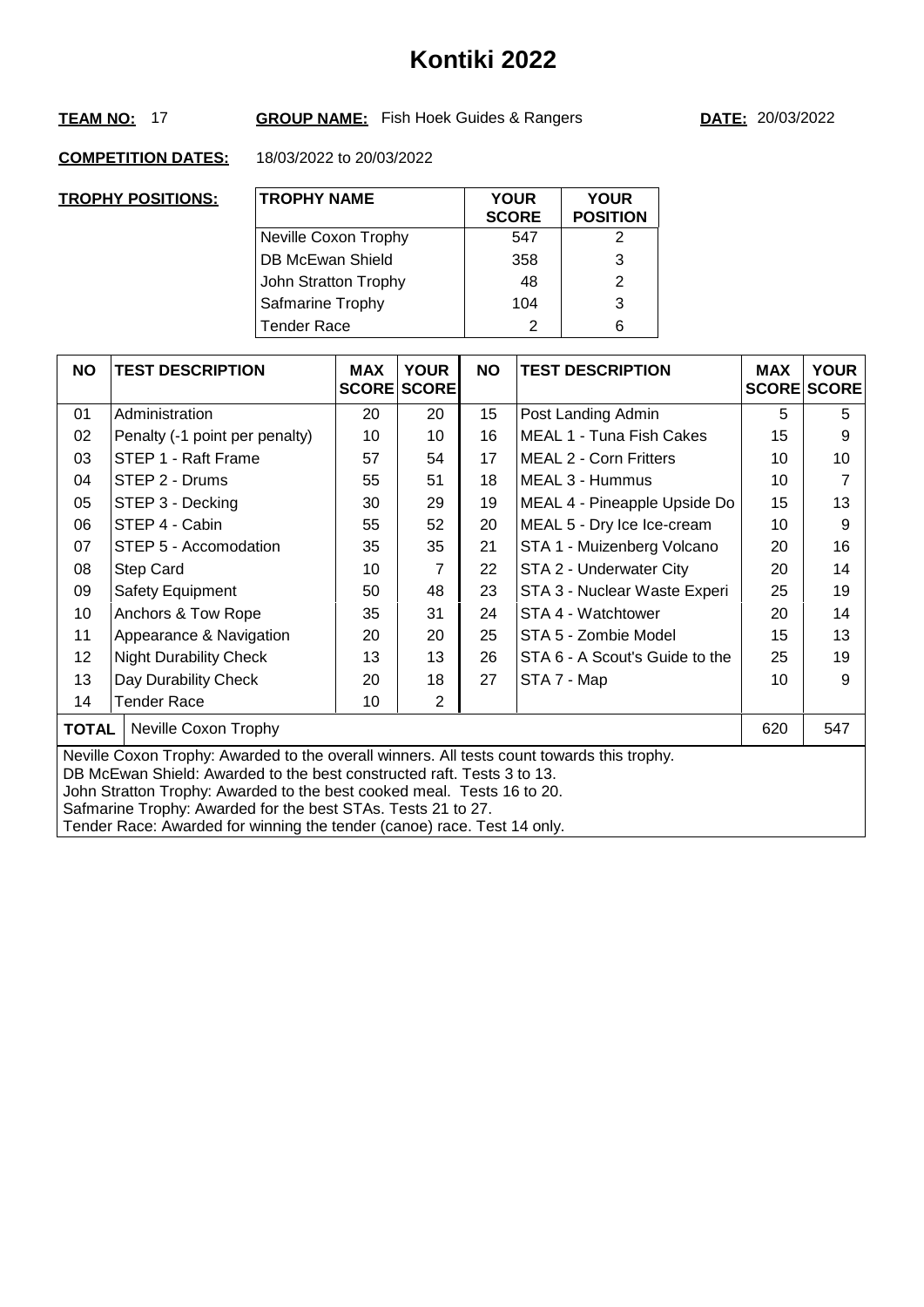# **TEAM NO:** 18 **GROUP NAME:** 2nd Bergvliet **DATE:** 20/03/2022

| <u>TROPHY POSITIONS:</u> | <b>TROPHY NAME</b>   | <b>YOUR</b><br><b>SCORE</b> | <b>YOUR</b><br><b>POSITION</b> |
|--------------------------|----------------------|-----------------------------|--------------------------------|
|                          | Neville Coxon Trophy | 555                         |                                |
|                          | DB McEwan Shield     | 370                         |                                |
|                          | John Stratton Trophy | 29                          | 11                             |
|                          | Safmarine Trophy     | 115                         | 1                              |
|                          | <b>Tender Race</b>   | 6                           | 3                              |

| <b>NO</b>                                                                                                                                                                                                                                                                                                                                                                                 | <b>TEST DESCRIPTION</b>        | <b>MAX</b> | <b>YOUR</b><br><b>SCORE SCORE</b> | <b>NO</b> | <b>TEST DESCRIPTION</b>        | <b>MAX</b> | <b>YOUR</b><br><b>SCORE SCORE</b> |  |
|-------------------------------------------------------------------------------------------------------------------------------------------------------------------------------------------------------------------------------------------------------------------------------------------------------------------------------------------------------------------------------------------|--------------------------------|------------|-----------------------------------|-----------|--------------------------------|------------|-----------------------------------|--|
| 01                                                                                                                                                                                                                                                                                                                                                                                        | Administration                 | 20         | 20                                | 15        | Post Landing Admin             | 5          | 5                                 |  |
| 02                                                                                                                                                                                                                                                                                                                                                                                        | Penalty (-1 point per penalty) | 10         | 10                                | 16        | MEAL 1 - Tuna Fish Cakes       | 15         | 10                                |  |
| 03                                                                                                                                                                                                                                                                                                                                                                                        | STEP 1 - Raft Frame            | 57         | 56                                | 17        | <b>MEAL 2 - Corn Fritters</b>  | 10         |                                   |  |
| 04                                                                                                                                                                                                                                                                                                                                                                                        | STEP 2 - Drums                 | 55         | 53                                | 18        | MEAL 3 - Hummus                | 10         |                                   |  |
| 05                                                                                                                                                                                                                                                                                                                                                                                        | STEP 3 - Decking               | 30         | 30                                | 19        | MEAL 4 - Pineapple Upside Do   | 15         | 0                                 |  |
| 06                                                                                                                                                                                                                                                                                                                                                                                        | STEP 4 - Cabin                 | 55         | 55                                | 20        | MEAL 5 - Dry Ice Ice-cream     | 10         | 5                                 |  |
| 07                                                                                                                                                                                                                                                                                                                                                                                        | STEP 5 - Accomodation          | 35         | 35                                | 21        | STA 1 - Muizenberg Volcano     | 20         | 18                                |  |
| 08                                                                                                                                                                                                                                                                                                                                                                                        | Step Card                      | 10         | 6                                 | 22        | STA 2 - Underwater City        | 20         | 14                                |  |
| 09                                                                                                                                                                                                                                                                                                                                                                                        | Safety Equipment               | 50         | 50                                | 23        | STA 3 - Nuclear Waste Experi   | 25         | 22                                |  |
| 10                                                                                                                                                                                                                                                                                                                                                                                        | Anchors & Tow Rope             | 35         | 34                                | 24        | STA 4 - Watchtower             | 20         | 17                                |  |
| 11                                                                                                                                                                                                                                                                                                                                                                                        | Appearance & Navigation        | 20         | 20                                | 25        | STA 5 - Zombie Model           | 15         | 14                                |  |
| 12                                                                                                                                                                                                                                                                                                                                                                                        | <b>Night Durability Check</b>  | 13         | 13                                | 26        | STA 6 - A Scout's Guide to the | 25         | 21                                |  |
| 13                                                                                                                                                                                                                                                                                                                                                                                        | Day Durability Check           | 20         | 18                                | 27        | STA 7 - Map                    | 10         | 9                                 |  |
| 14                                                                                                                                                                                                                                                                                                                                                                                        | Tender Race                    | 10         | 6                                 |           |                                |            |                                   |  |
| <b>TOTAL</b>                                                                                                                                                                                                                                                                                                                                                                              | Neville Coxon Trophy           |            |                                   |           |                                | 620        | 555                               |  |
| Neville Coxon Trophy: Awarded to the overall winners. All tests count towards this trophy.<br>DB McEwan Shield: Awarded to the best constructed raft. Tests 3 to 13.<br>John Stratton Trophy: Awarded to the best cooked meal. Tests 16 to 20.<br>Safmarine Trophy: Awarded for the best STAs. Tests 21 to 27.<br>Tender Race: Awarded for winning the tender (canoe) race. Test 14 only. |                                |            |                                   |           |                                |            |                                   |  |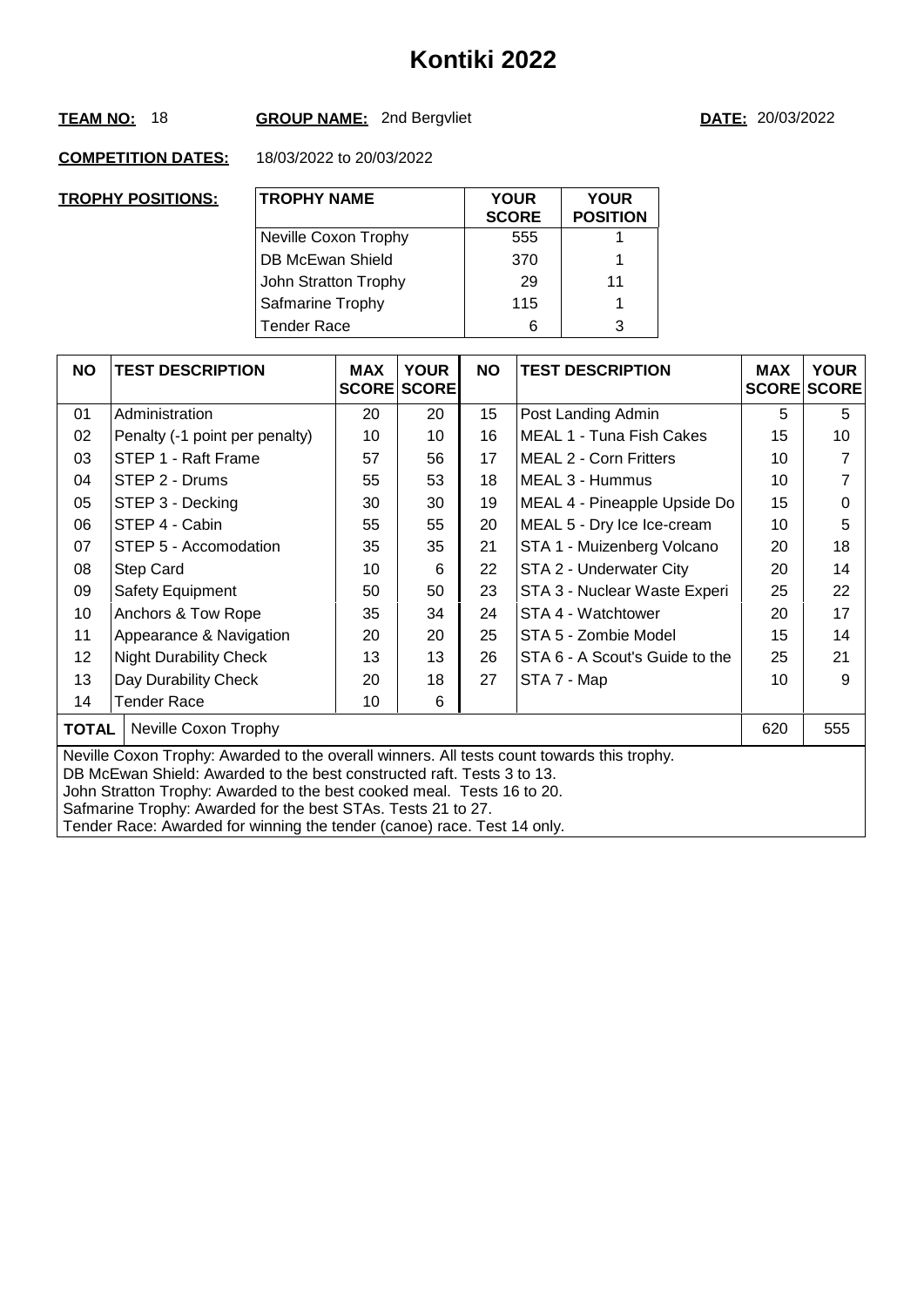## **TEAM NO:** 19 **GROUP NAME:** 1st Fish Hoek **DATE:** 20/03/2022

| <b>TROPHY POSITIONS:</b> | <b>TROPHY NAME</b>   | <b>YOUR</b><br><b>SCORE</b> | <b>YOUR</b><br><b>POSITION</b> |
|--------------------------|----------------------|-----------------------------|--------------------------------|
|                          | Neville Coxon Trophy | 459                         | 11                             |
|                          | DB McEwan Shield     | 322                         | 11                             |
|                          | John Stratton Trophy | 22                          | 14                             |
|                          | Safmarine Trophy     | 81                          | 8                              |
|                          | <b>Tender Race</b>   | 2                           | 6                              |

| <b>NO</b> | <b>TEST DESCRIPTION</b>                                                                                                                                                                                                                                                                                                                                                                   | <b>MAX</b> | <b>YOUR</b><br><b>SCORE SCORE</b> | <b>NO</b> | <b>TEST DESCRIPTION</b>        | <b>MAX</b> | <b>YOUR</b><br><b>SCORE SCORE</b> |  |  |
|-----------|-------------------------------------------------------------------------------------------------------------------------------------------------------------------------------------------------------------------------------------------------------------------------------------------------------------------------------------------------------------------------------------------|------------|-----------------------------------|-----------|--------------------------------|------------|-----------------------------------|--|--|
| 01        | Administration                                                                                                                                                                                                                                                                                                                                                                            | 20         | 17                                | 15        | Post Landing Admin             | 5          | 5                                 |  |  |
| 02        | Penalty (-1 point per penalty)                                                                                                                                                                                                                                                                                                                                                            | 10         | 10                                | 16        | MEAL 1 - Tuna Fish Cakes       | 15         |                                   |  |  |
| 03        | STEP 1 - Raft Frame                                                                                                                                                                                                                                                                                                                                                                       | 57         | 46                                | 17        | <b>MEAL 2 - Corn Fritters</b>  | 10         | 3                                 |  |  |
| 04        | STEP 2 - Drums                                                                                                                                                                                                                                                                                                                                                                            | 55         | 52                                | 18        | MEAL 3 - Hummus                | 10         | 6                                 |  |  |
| 05        | STEP 3 - Decking                                                                                                                                                                                                                                                                                                                                                                          | 30         | 24                                | 19        | MEAL 4 - Pineapple Upside Do   | 15         | 4                                 |  |  |
| 06        | STEP 4 - Cabin                                                                                                                                                                                                                                                                                                                                                                            | 55         | 55                                | 20        | MEAL 5 - Dry Ice Ice-cream     | 10         | 8                                 |  |  |
| 07        | STEP 5 - Accomodation                                                                                                                                                                                                                                                                                                                                                                     | 35         | 22                                | 21        | STA 1 - Muizenberg Volcano     | 20         | 9                                 |  |  |
| 08        | Step Card                                                                                                                                                                                                                                                                                                                                                                                 | 10         | $\overline{2}$                    | 22        | STA 2 - Underwater City        | 20         | 15                                |  |  |
| 09        | Safety Equipment                                                                                                                                                                                                                                                                                                                                                                          | 50         | 50                                | 23        | STA 3 - Nuclear Waste Experi   | 25         | 12                                |  |  |
| 10        | Anchors & Tow Rope                                                                                                                                                                                                                                                                                                                                                                        | 35         | 28                                | 24        | STA 4 - Watchtower             | 20         | 14                                |  |  |
| 11        | Appearance & Navigation                                                                                                                                                                                                                                                                                                                                                                   | 20         | 20                                | 25        | STA 5 - Zombie Model           | 15         | 5                                 |  |  |
| 12        | <b>Night Durability Check</b>                                                                                                                                                                                                                                                                                                                                                             | 13         | 12                                | 26        | STA 6 - A Scout's Guide to the | 25         | 18                                |  |  |
| 13        | Day Durability Check                                                                                                                                                                                                                                                                                                                                                                      | 20         | 11                                | 27        | STA 7 - Map                    | 10         | 8                                 |  |  |
| 14        | Tender Race                                                                                                                                                                                                                                                                                                                                                                               | 10         | $\overline{2}$                    |           |                                |            |                                   |  |  |
| TOTAL     | Neville Coxon Trophy                                                                                                                                                                                                                                                                                                                                                                      |            |                                   |           |                                | 620        | 459                               |  |  |
|           | Neville Coxon Trophy: Awarded to the overall winners. All tests count towards this trophy.<br>DB McEwan Shield: Awarded to the best constructed raft. Tests 3 to 13.<br>John Stratton Trophy: Awarded to the best cooked meal. Tests 16 to 20.<br>Safmarine Trophy: Awarded for the best STAs. Tests 21 to 27.<br>Tender Race: Awarded for winning the tender (canoe) race. Test 14 only. |            |                                   |           |                                |            |                                   |  |  |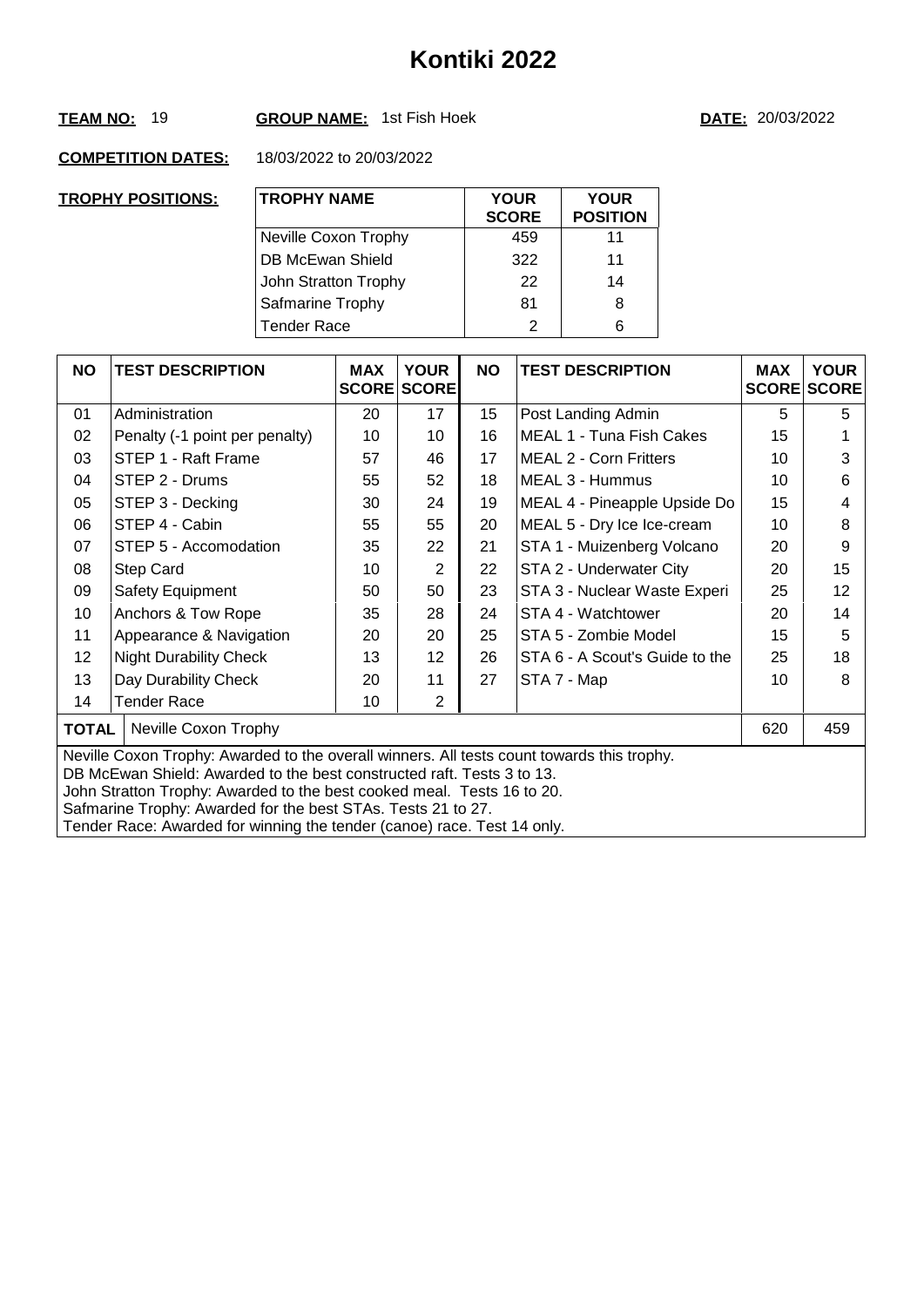## **TEAM NO:** 20 **GROUP NAME:** Durbanville Kraaifontein **DATE:** 20/03/2022

| <b>TROPHY POSITIONS:</b> | <b>TROPHY NAME</b>      | <b>YOUR</b><br><b>SCORE</b> | <b>YOUR</b><br><b>POSITION</b> |
|--------------------------|-------------------------|-----------------------------|--------------------------------|
|                          | Neville Coxon Trophy    | 459                         | 11                             |
|                          | <b>DB McEwan Shield</b> | 347                         | 6                              |
|                          | John Stratton Trophy    | 33                          | 10                             |
|                          | Safmarine Trophy        | 42                          | 13                             |
|                          | <b>Tender Race</b>      | 2                           | 6                              |

| <b>NO</b>    | <b>TEST DESCRIPTION</b>                                                                                                                                                                                                                                                                                                                                                                   | <b>MAX</b> | <b>YOUR</b><br><b>SCORE SCORE</b> | <b>NO</b> | <b>TEST DESCRIPTION</b>        | <b>MAX</b><br><b>SCORE</b> | <b>YOUR</b><br><b>SCORE</b> |  |  |
|--------------|-------------------------------------------------------------------------------------------------------------------------------------------------------------------------------------------------------------------------------------------------------------------------------------------------------------------------------------------------------------------------------------------|------------|-----------------------------------|-----------|--------------------------------|----------------------------|-----------------------------|--|--|
| 01           | Administration                                                                                                                                                                                                                                                                                                                                                                            | 20         | 20                                | 15        | Post Landing Admin             | 5                          | 5                           |  |  |
| 02           | Penalty (-1 point per penalty)                                                                                                                                                                                                                                                                                                                                                            | 10         | 10                                | 16        | MEAL 1 - Tuna Fish Cakes       | 15                         |                             |  |  |
| 03           | STEP 1 - Raft Frame                                                                                                                                                                                                                                                                                                                                                                       | 57         | 51                                | 17        | <b>MEAL 2 - Corn Fritters</b>  | 10                         | 3                           |  |  |
| 04           | STEP 2 - Drums                                                                                                                                                                                                                                                                                                                                                                            | 55         | 53                                | 18        | MEAL 3 - Hummus                | 10                         |                             |  |  |
| 05           | STEP 3 - Decking                                                                                                                                                                                                                                                                                                                                                                          | 30         | 28                                | 19        | MEAL 4 - Pineapple Upside Do   | 15                         | 9                           |  |  |
| 06           | STEP 4 - Cabin                                                                                                                                                                                                                                                                                                                                                                            | 55         | 53                                | 20        | MEAL 5 - Dry Ice Ice-cream     | 10                         |                             |  |  |
| 07           | STEP 5 - Accomodation                                                                                                                                                                                                                                                                                                                                                                     | 35         | 30                                | 21        | STA 1 - Muizenberg Volcano     | 20                         | 9                           |  |  |
| 08           | Step Card                                                                                                                                                                                                                                                                                                                                                                                 | 10         | 8                                 | 22        | STA 2 - Underwater City        | 20                         | 5                           |  |  |
| 09           | <b>Safety Equipment</b>                                                                                                                                                                                                                                                                                                                                                                   | 50         | 43                                | 23        | STA 3 - Nuclear Waste Experi   | 25                         | 0                           |  |  |
| 10           | Anchors & Tow Rope                                                                                                                                                                                                                                                                                                                                                                        | 35         | 31                                | 24        | STA 4 - Watchtower             | 20                         | 0                           |  |  |
| 11           | Appearance & Navigation                                                                                                                                                                                                                                                                                                                                                                   | 20         | 20                                | 25        | STA 5 - Zombie Model           | 15                         | 12                          |  |  |
| 12           | <b>Night Durability Check</b>                                                                                                                                                                                                                                                                                                                                                             | 13         | 13                                | 26        | STA 6 - A Scout's Guide to the | 25                         | 11                          |  |  |
| 13           | Day Durability Check                                                                                                                                                                                                                                                                                                                                                                      | 20         | 17                                | 27        | STA 7 - Map                    | 10                         | 5                           |  |  |
| 14           | Tender Race                                                                                                                                                                                                                                                                                                                                                                               | 10         | $\overline{2}$                    |           |                                |                            |                             |  |  |
| <b>TOTAL</b> | Neville Coxon Trophy                                                                                                                                                                                                                                                                                                                                                                      |            |                                   |           |                                | 620                        | 459                         |  |  |
|              | Neville Coxon Trophy: Awarded to the overall winners. All tests count towards this trophy.<br>DB McEwan Shield: Awarded to the best constructed raft. Tests 3 to 13.<br>John Stratton Trophy: Awarded to the best cooked meal. Tests 16 to 20.<br>Safmarine Trophy: Awarded for the best STAs. Tests 21 to 27.<br>Tender Race: Awarded for winning the tender (canoe) race. Test 14 only. |            |                                   |           |                                |                            |                             |  |  |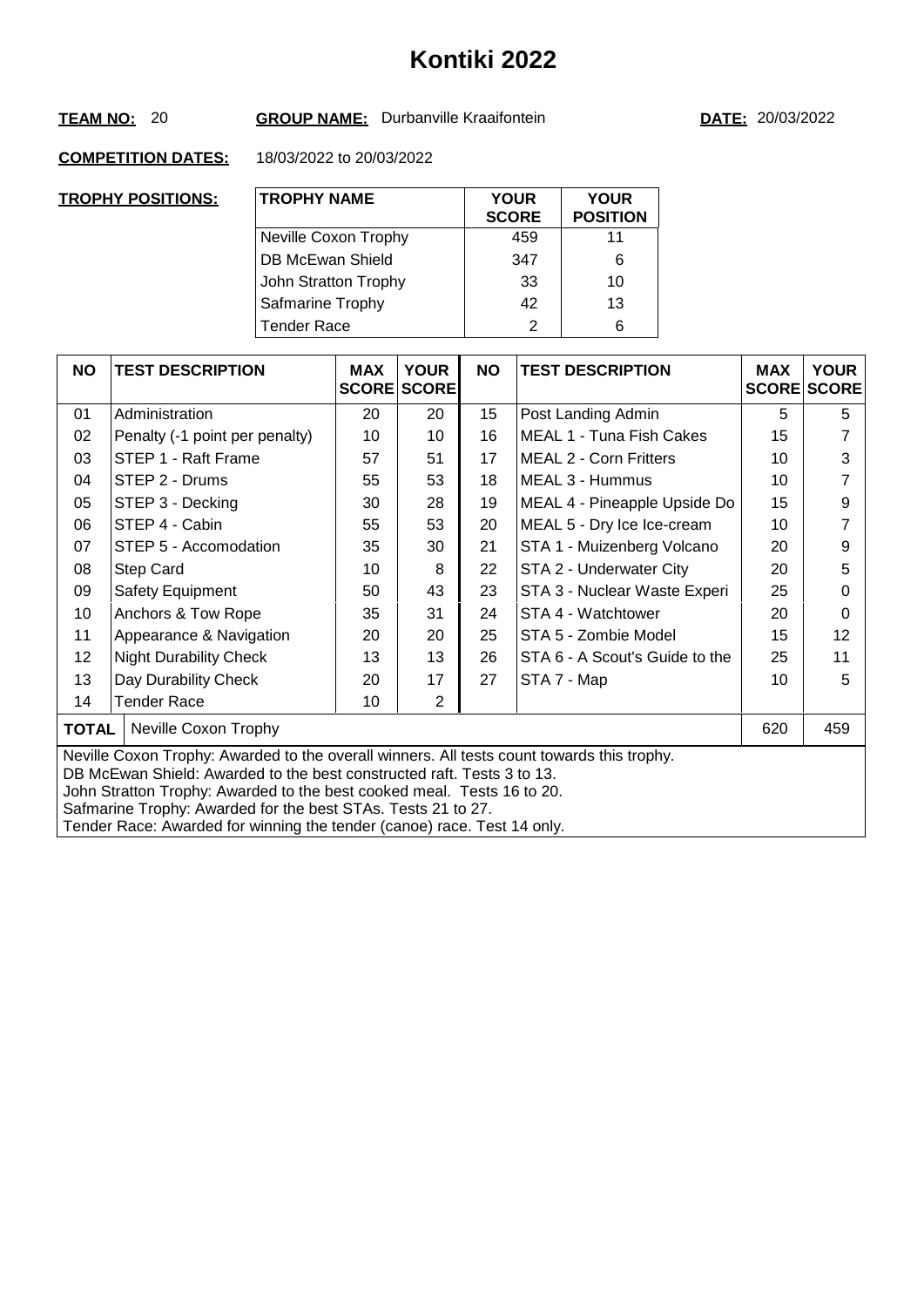## **TEAM NO:** 22 **GROUP NAME:** 1st Muizenberg **DATE:** 20/03/2022

| <u>TROPHY POSITIONS:</u> | <b>TROPHY NAME</b>   | <b>YOUR</b><br><b>SCORE</b> | <b>YOUR</b><br><b>POSITION</b> |
|--------------------------|----------------------|-----------------------------|--------------------------------|
|                          | Neville Coxon Trophy | 490                         | 9                              |
|                          | DB McEwan Shield     | 334                         | 8                              |
|                          | John Stratton Trophy | 38                          | 7                              |
|                          | Safmarine Trophy     | 81                          | 8                              |
|                          | <b>Tender Race</b>   | っ                           | 6                              |

| <b>NO</b>                                                                                                                                                                                                                                                                                                                                                                                 | <b>TEST DESCRIPTION</b>        | <b>MAX</b> | <b>YOUR</b><br><b>SCORE SCORE</b> | <b>NO</b> | <b>TEST DESCRIPTION</b>        | <b>MAX</b> | <b>YOUR</b><br><b>SCORE SCORE</b> |
|-------------------------------------------------------------------------------------------------------------------------------------------------------------------------------------------------------------------------------------------------------------------------------------------------------------------------------------------------------------------------------------------|--------------------------------|------------|-----------------------------------|-----------|--------------------------------|------------|-----------------------------------|
| 01                                                                                                                                                                                                                                                                                                                                                                                        | Administration                 | 20         | 20                                | 15        | Post Landing Admin             | 5          | 5                                 |
| 02                                                                                                                                                                                                                                                                                                                                                                                        | Penalty (-1 point per penalty) | 10         | 10                                | 16        | MEAL 1 - Tuna Fish Cakes       | 15         | 9                                 |
| 03                                                                                                                                                                                                                                                                                                                                                                                        | STEP 1 - Raft Frame            | 57         | 55                                | 17        | <b>MEAL 2 - Corn Fritters</b>  | 10         | 4                                 |
| 04                                                                                                                                                                                                                                                                                                                                                                                        | STEP 2 - Drums                 | 55         | 48                                | 18        | MEAL 3 - Hummus                | 10         | 5                                 |
| 05                                                                                                                                                                                                                                                                                                                                                                                        | STEP 3 - Decking               | 30         | 28                                | 19        | MEAL 4 - Pineapple Upside Do   | 15         | 14                                |
| 06                                                                                                                                                                                                                                                                                                                                                                                        | STEP 4 - Cabin                 | 55         | 51                                | 20        | MEAL 5 - Dry Ice Ice-cream     | 10         | 6                                 |
| 07                                                                                                                                                                                                                                                                                                                                                                                        | STEP 5 - Accomodation          | 35         | 23                                | 21        | STA 1 - Muizenberg Volcano     | 20         | 19                                |
| 08                                                                                                                                                                                                                                                                                                                                                                                        | Step Card                      | 10         | 5                                 | 22        | STA 2 - Underwater City        | 20         | 4                                 |
| 09                                                                                                                                                                                                                                                                                                                                                                                        | Safety Equipment               | 50         | 50                                | 23        | STA 3 - Nuclear Waste Experi   | 25         | 21                                |
| 10                                                                                                                                                                                                                                                                                                                                                                                        | Anchors & Tow Rope             | 35         | 26                                | 24        | STA 4 - Watchtower             | 20         | 18                                |
| 11                                                                                                                                                                                                                                                                                                                                                                                        | Appearance & Navigation        | 20         | 18                                | 25        | STA 5 - Zombie Model           | 15         | 12                                |
| 12                                                                                                                                                                                                                                                                                                                                                                                        | <b>Night Durability Check</b>  | 13         | 13                                | 26        | STA 6 - A Scout's Guide to the | 25         |                                   |
| 13                                                                                                                                                                                                                                                                                                                                                                                        | Day Durability Check           | 20         | 17                                | 27        | STA 7 - Map                    | 10         | 0                                 |
| 14                                                                                                                                                                                                                                                                                                                                                                                        | <b>Tender Race</b>             | 10         | $\overline{2}$                    |           |                                |            |                                   |
| <b>TOTAL</b><br>Neville Coxon Trophy                                                                                                                                                                                                                                                                                                                                                      |                                |            |                                   |           |                                | 620        | 490                               |
| Neville Coxon Trophy: Awarded to the overall winners. All tests count towards this trophy.<br>DB McEwan Shield: Awarded to the best constructed raft. Tests 3 to 13.<br>John Stratton Trophy: Awarded to the best cooked meal. Tests 16 to 20.<br>Safmarine Trophy: Awarded for the best STAs. Tests 21 to 27.<br>Tender Race: Awarded for winning the tender (canoe) race. Test 14 only. |                                |            |                                   |           |                                |            |                                   |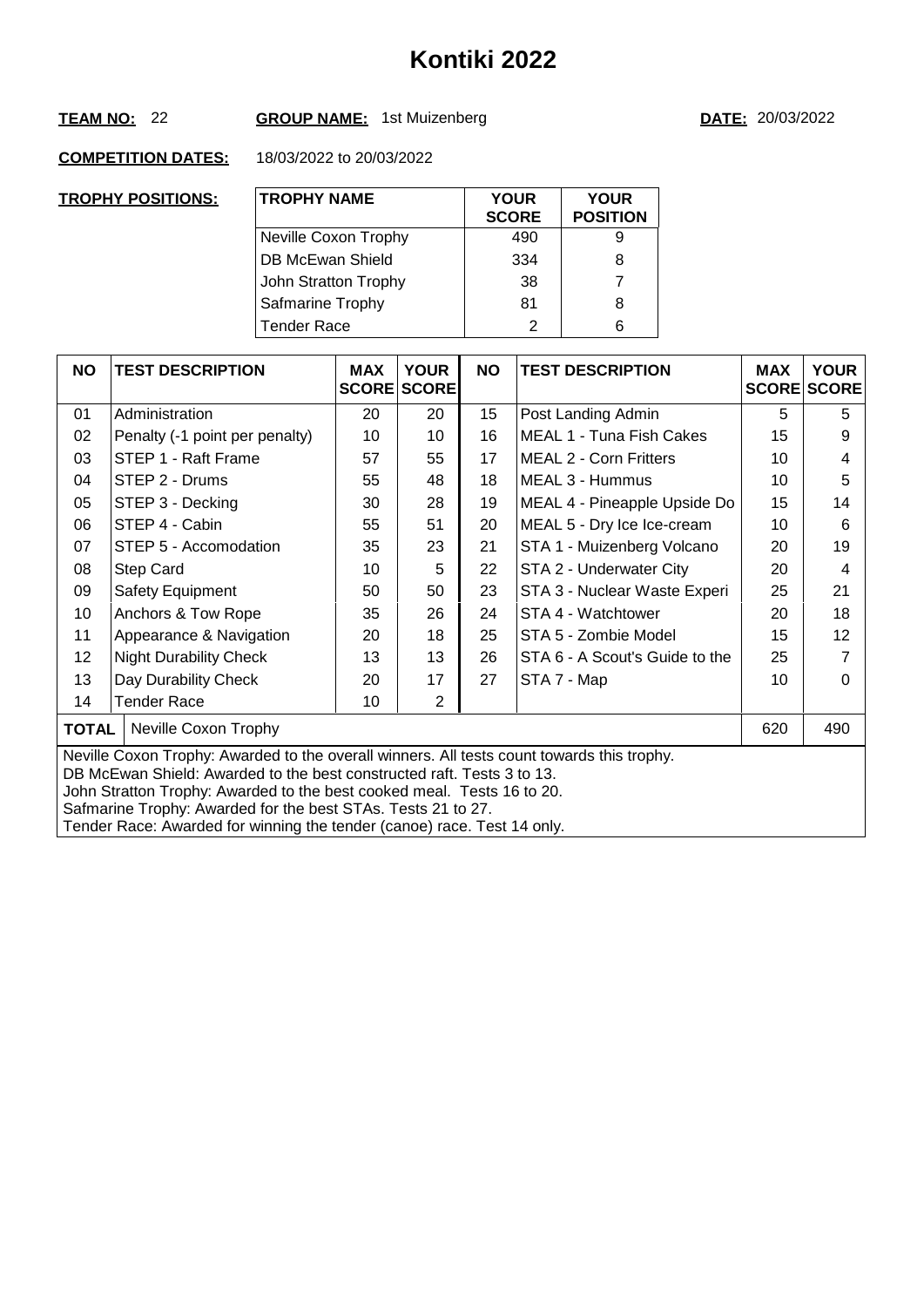## **TEAM NO:** 23 **GROUP NAME:** 6th Rondebosch **DATE:** 20/03/2022

| <b>TROPHY POSITIONS:</b> | <b>TROPHY NAME</b>   | <b>YOUR</b><br><b>SCORE</b> | <b>YOUR</b><br><b>POSITION</b> |
|--------------------------|----------------------|-----------------------------|--------------------------------|
|                          | Neville Coxon Trophy | 506                         |                                |
|                          | DB McEwan Shield     | 323                         | 10                             |
|                          | John Stratton Trophy | 45                          | 3                              |
|                          | Safmarine Trophy     | 95                          | 6                              |
|                          | <b>Tender Race</b>   | 8                           | $\mathcal{P}$                  |

| <b>NO</b>                                                                                                                                                                                                                                                                                                                                                                                 | <b>TEST DESCRIPTION</b>        | <b>MAX</b> | <b>YOUR</b><br><b>SCORE SCORE</b> | <b>NO</b> | <b>TEST DESCRIPTION</b>        | <b>MAX</b> | <b>YOUR</b><br><b>SCORE SCORE</b> |
|-------------------------------------------------------------------------------------------------------------------------------------------------------------------------------------------------------------------------------------------------------------------------------------------------------------------------------------------------------------------------------------------|--------------------------------|------------|-----------------------------------|-----------|--------------------------------|------------|-----------------------------------|
| 01                                                                                                                                                                                                                                                                                                                                                                                        | Administration                 | 20         | 20                                | 15        | Post Landing Admin             | 5          | 5                                 |
| 02                                                                                                                                                                                                                                                                                                                                                                                        | Penalty (-1 point per penalty) | 10         | 10                                | 16        | MEAL 1 - Tuna Fish Cakes       | 15         | 11                                |
| 03                                                                                                                                                                                                                                                                                                                                                                                        | STEP 1 - Raft Frame            | 57         | 56                                | 17        | <b>MEAL 2 - Corn Fritters</b>  | 10         | 8                                 |
| 04                                                                                                                                                                                                                                                                                                                                                                                        | STEP 2 - Drums                 | 55         | 52                                | 18        | MEAL 3 - Hummus                | 10         | 8                                 |
| 05                                                                                                                                                                                                                                                                                                                                                                                        | STEP 3 - Decking               | 30         | 29                                | 19        | MEAL 4 - Pineapple Upside Do   | 15         | 12                                |
| 06                                                                                                                                                                                                                                                                                                                                                                                        | STEP 4 - Cabin                 | 55         | 32                                | 20        | MEAL 5 - Dry Ice Ice-cream     | 10         | 6                                 |
| 07                                                                                                                                                                                                                                                                                                                                                                                        | STEP 5 - Accomodation          | 35         | 32                                | 21        | STA 1 - Muizenberg Volcano     | 20         | 11                                |
| 08                                                                                                                                                                                                                                                                                                                                                                                        | <b>Step Card</b>               | 10         | 6                                 | 22        | STA 2 - Underwater City        | 20         | 14                                |
| 09                                                                                                                                                                                                                                                                                                                                                                                        | <b>Safety Equipment</b>        | 50         | 48                                | 23        | STA 3 - Nuclear Waste Experi   | 25         | 17                                |
| 10                                                                                                                                                                                                                                                                                                                                                                                        | Anchors & Tow Rope             | 35         | 27                                | 24        | STA 4 - Watchtower             | 20         | 9                                 |
| 11                                                                                                                                                                                                                                                                                                                                                                                        | Appearance & Navigation        | 20         | 20                                | 25        | STA 5 - Zombie Model           | 15         | 12                                |
| 12                                                                                                                                                                                                                                                                                                                                                                                        | <b>Night Durability Check</b>  | 13         | 13                                | 26        | STA 6 - A Scout's Guide to the | 25         | 23                                |
| 13                                                                                                                                                                                                                                                                                                                                                                                        | Day Durability Check           | 20         | 8                                 | 27        | STA 7 - Map                    | 10         | 9                                 |
| 14                                                                                                                                                                                                                                                                                                                                                                                        | Tender Race                    | 10         | 8                                 |           |                                |            |                                   |
| <b>TOTAL</b><br>Neville Coxon Trophy                                                                                                                                                                                                                                                                                                                                                      |                                |            |                                   |           |                                | 620        | 506                               |
| Neville Coxon Trophy: Awarded to the overall winners. All tests count towards this trophy.<br>DB McEwan Shield: Awarded to the best constructed raft. Tests 3 to 13.<br>John Stratton Trophy: Awarded to the best cooked meal. Tests 16 to 20.<br>Safmarine Trophy: Awarded for the best STAs. Tests 21 to 27.<br>Tender Race: Awarded for winning the tender (canoe) race. Test 14 only. |                                |            |                                   |           |                                |            |                                   |